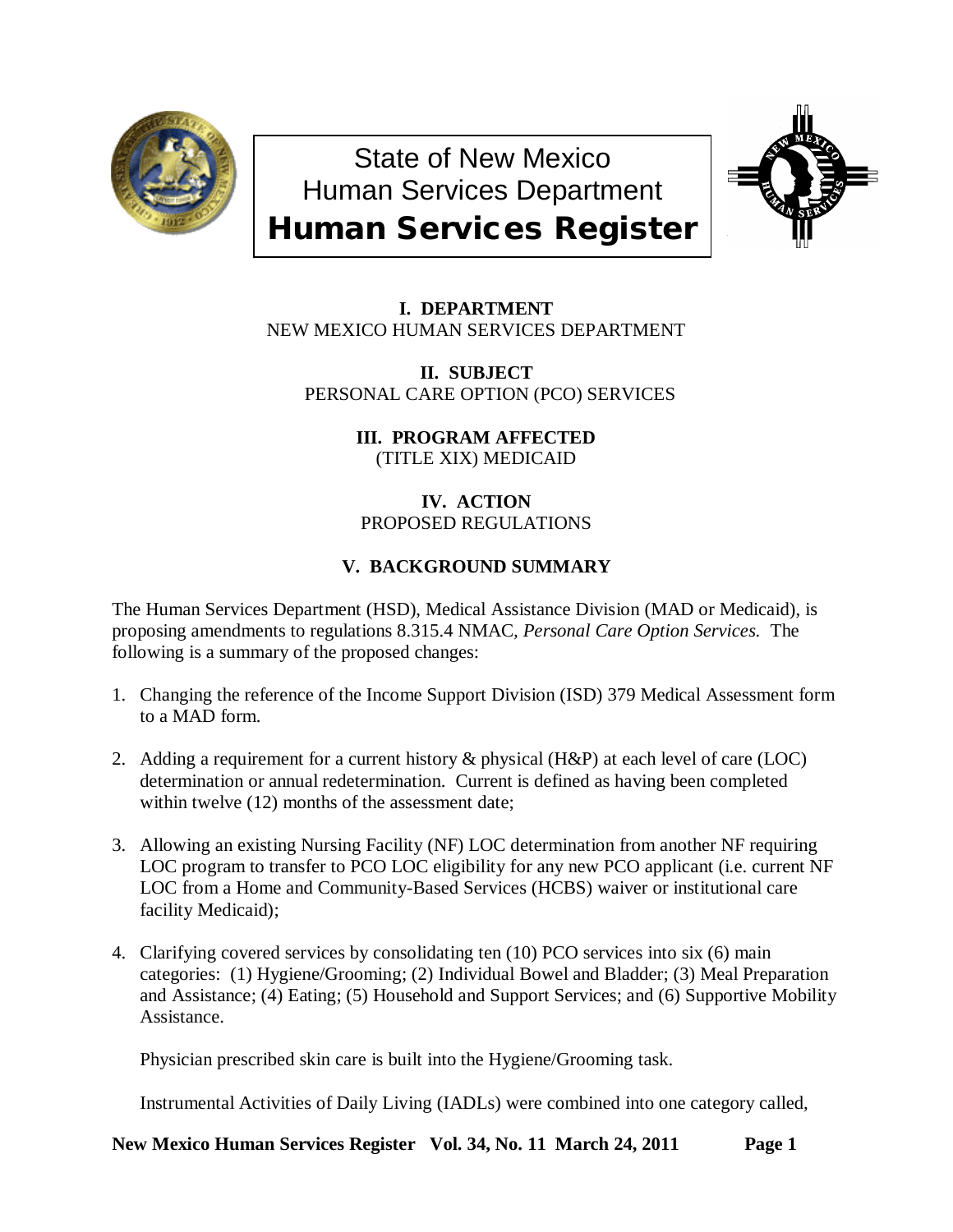Household and Support Services. All the household cleaning, laundry, shopping, feeding service animals and errands were combined into this PCO service. In addition, cleaning and minor maintenance of assistive devices (i.e. wheelchair and medical equipment) is built into this category.

Mobility assistance is built into each of the six (6) PCO tasks. A new category was added called Special Mobility Assistance. This task provides for physical or verbal prompting and cueing limited to individuals without assistive device(s) that require additional mobility assistance, not covered with other PCO services including:

- 1. Ambulation moving around inside or outside the residence or consumer's living area;
- 2. Transferring moving to/from one location/position to another;
- 3. Repositioning turning or moving an individual to another position who is bed bound to prevent skin breakdown.
- 5. In response to the consolidation of PCO tasks, the MAD 055 PCO Service Guide was amended.
- 6. Clarifying that a prior authorization (PA) must be sent to the PCO agency and that the authorization cannot extend beyond the LOC authorization period.
- 7. Clarifying that a PCO consumer who disagrees with the authorized number of hours may utilize the CoLTS MCO grievance and appeal process when enrolled in CoLTS and the State's fair hearing process pursuant to 8.352.2 NMAC, *Recipient Hearings*, *consecutively or concurrently*. In addition, an MCO may consider authorizing additional time based on the consumer's medical and clinical need(s) *and related to the consumer's risk of institutionalization*.
- 8. Aligning State regulations with federal Code of Federal Regulations, 42 CFR 438.420 Continuation of benefits, while the MCO appeal and the State fair hearing are pending. This includes clarification of the assessments and authorization of service periods.
- 9. Clarifying that the consumer may be responsible for repayment of the cost of the services furnished while a State fair hearing was pending, to the extent that the services were furnished solely because of this requirement for continuation during the State fair hearing process. The State for FFS or the MCO for CoLTS may recover these costs from the member per federal regulation.

# **VI. REGULATIONS**

These proposed regulation changes refer to 8.315.4 NMAC of the MAD Program Policy Manual. The register is available on the MAD website at [www.hsd.state.nm.us/mad/registers/2011.](http://www.hsd.state.nm.us/mad/registers/2011) The amended rules are attached to the register. If you do not have Internet access, a copy of the regulations may be requested by contacting MAD at 827-3156.

# **VII. EFFECTIVE DATE**

The Department proposes to implement these regulations effective July 1, 2011.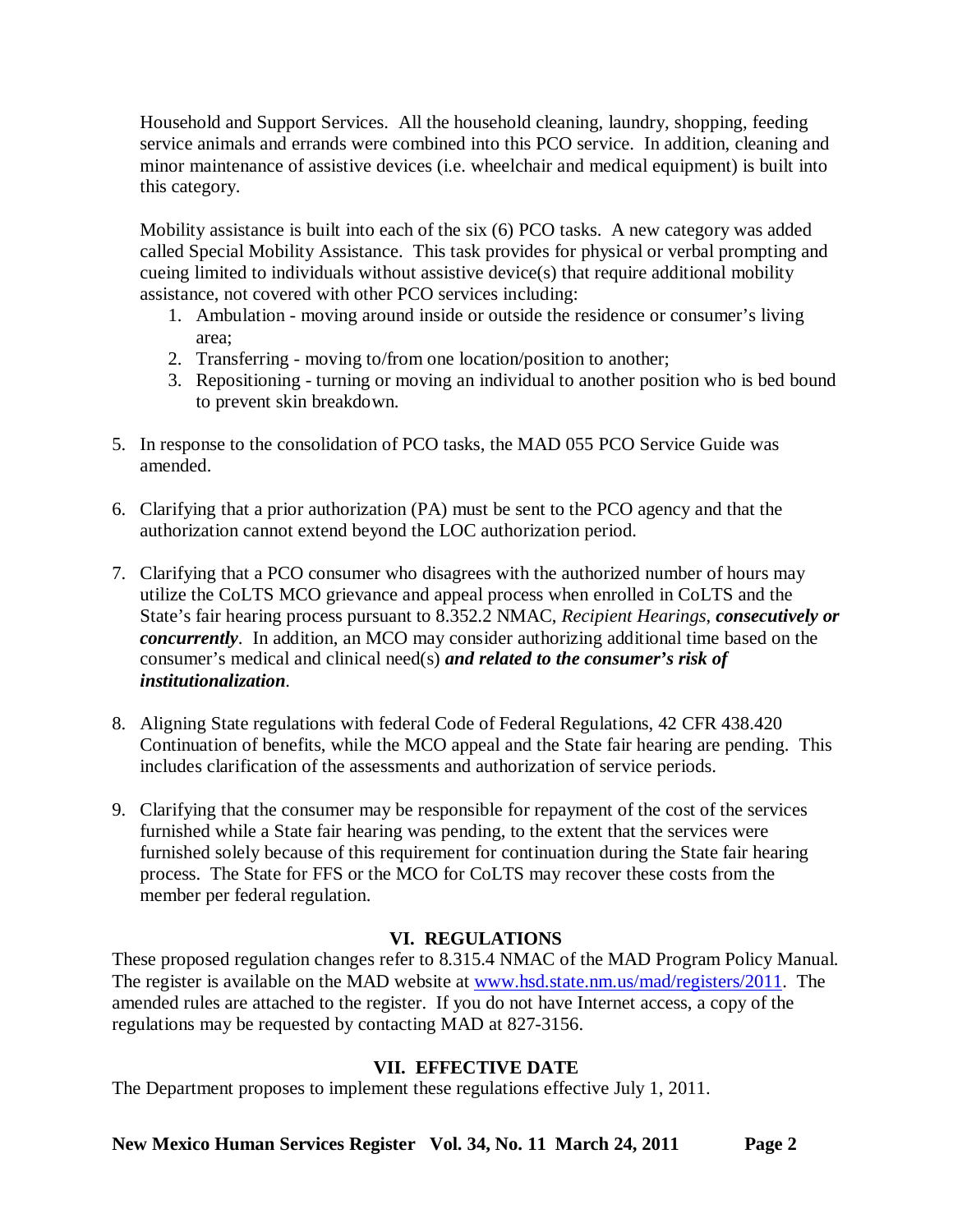## **VIII. PUBLIC HEARING**

A public hearing to receive testimony on these proposed regulations will be held at 10:00 a.m. on Monday, May 16, 2011, in the ASD conference room of Plaza San Miguel, 729 St. Michael's Drive, Santa Fe.

If you are a person with a disability and you require this information in an alternative format or require a special accommodation to participate in the public hearing, please contact the Division toll free at 1-888-997-2583 and ask for extension 7-3156. In Santa Fe call 827-3156. The Department's TDD system may be accessed toll-free at 1-800-659-8331 or in Santa Fe by calling 827-3184. The Department requests at least ten (10) days advance notice to provide requested alternative formats and special accommodations.

Copies of all comments will be made available by MAD upon request by providing copies directly to a requestor or by making them available on the MAD website or at a location within the county of the requestor.

## **IX. ADDRESS**

Interested persons may address written or recorded comments to: Sidonie Squier, Secretary Human Services Department P.O. Box 2348 Santa Fe, New Mexico 87504-2348

These comments must be received no later than 5:00 p.m. on May 16, 2011. Written and recorded comments will be given the same consideration as oral comments made at the public hearing. Interested persons may also address comments via electronic mail to: [Magdalena.Romero@state.nm.us.](mailto:Magdalena.Romero@state.nm.us)

## **X. PUBLICATION**

Publication of these regulations approved by:

SIDONIE SQUIER, SECRETARY HUMAN SERVICES DEPARTMENT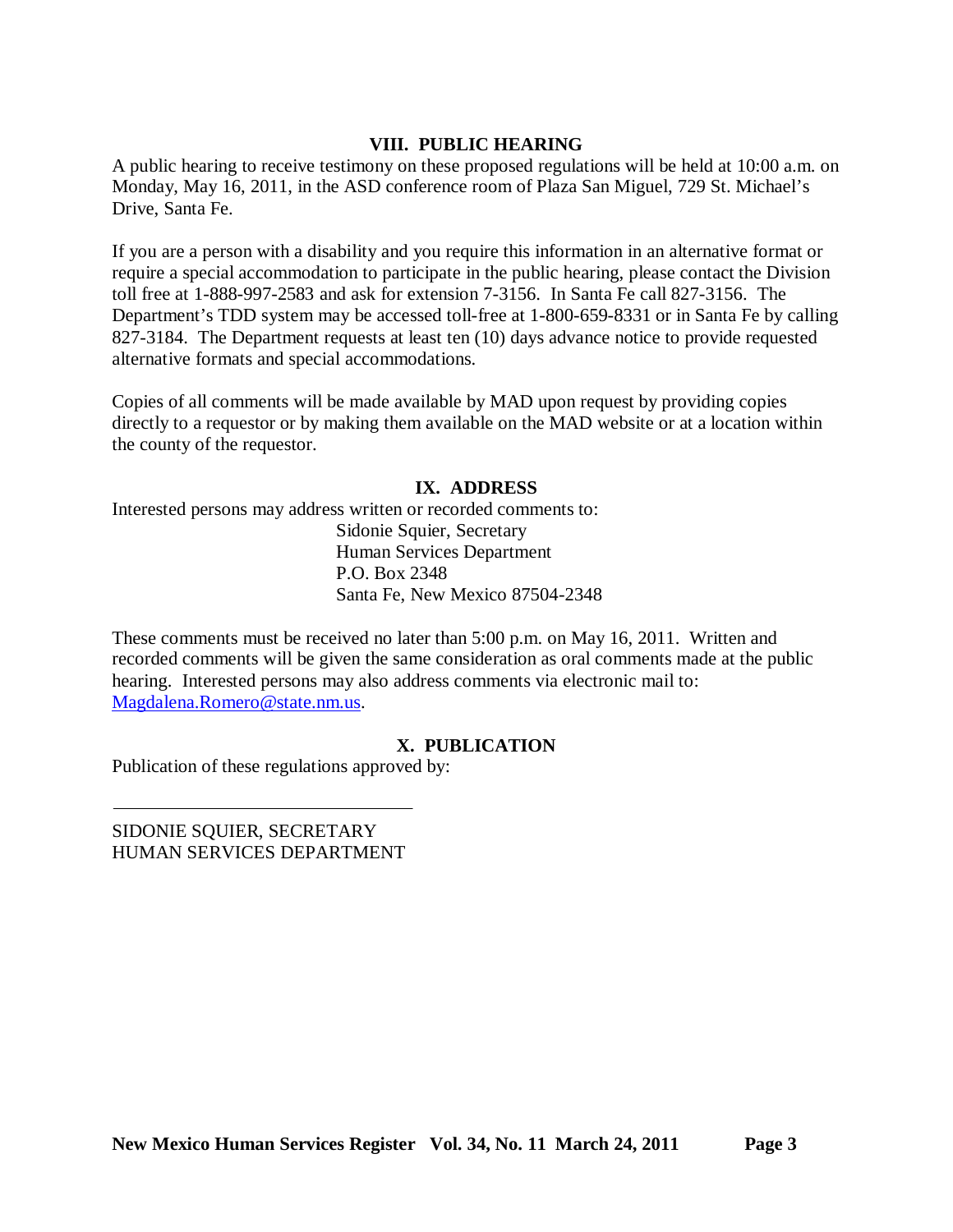## **TITLE 8 SOCIAL SERVICES CHAPTER 315 OTHER LONG TERM CARE SERVICES PART 4 PERSONAL CARE OPTION SERVICES**

**8.315.4.9 PERSONAL CARE OPTION SERVICES:** Personal care option (PCO) services have been established by the New Mexico human services department (HSD), medical assistance division (MAD or medicaid) to assist individuals 21 years of age or older who are eligible for full medicaid coverage and meet the nursing facility (NF) level of care (LOC) criteria, see, *long term care services utilization review instructions for nursing facilities* which is attached to this part of the NMAC as attachment II. These regulations describe PCO services for consumers who are unable to perform at least two activities of daily living (ADLs) because of disability or functional limitation and need assistance with certain ADLs and instrumental activities of daily living (IADLs) as described in attachment I to this part of the NMAC.

A. A third-party assessor (TPA) determines medical LOC for PCO eligibility upon initial application and at least annually thereafter. Medicaid-eligible individuals may contact the TPA or the managed care organization (MCO) for coordinated long-term care services (CoLTS) (if applicable) to apply for PCO services.

B. The goals of PCO services are to avoid institutionalization and to maintain the individual's functional level and independence. [PCO services are not provided 24 hours a day.] Although an individual's assessment for the amount and types of services may vary, PCO services are not provided 24 hours a day.

C. PCO is a medicaid service, not a medicaid category of assistance, and services under this option are delivered pursuant to an IPoC. PCO services include a range of ADL and IADL services to consumers who are unable to perform at least two ADLs because of  $[a]$  disability or  $[a]$  functional limitation(s). Consumers will be assessed for services at least annually, or more frequently, as appropriate. PCO services will not include those services for tasks the individual is already receiving from other sources including tasks provided by natural supports. Natural supports are friends, family, and the community (through individuals, clubs and organizations) that are able and consistently available to provide supports and services to the consumer. The assessment for services is performed by the TPA for fee-for-service (FFS) or the MCO for CoLTS. The PCO service assessment will determine the amount and type of services needed to supplement the services a consumer is already receiving including those services provided by natural supports. PCO services must be related to the individual's impairment rating as indicated in the PCO service assessment [personal care options] PCO service guide, MAD 055.[, which is] The MAD 055 is attached to this part of the NMAC as attachment I. [8.315.4.9 NMAC - Rp, 8.315.4.9 NMAC, 12-30-10; A, 7-1-11]

**8.315.4.11 CONSUMER'S RESPONSIBILITIES:** Consumers receiving PCO services have certain responsibilities depending on the service delivery model they choose.

A. The consumer's or consumer's legal representative's responsibilities under the **consumerdelegated model** include:

 (1) verifying that services have been rendered by signing accurate time sheets/logs being submitted to the PCO agency for payroll;

(2) taking the medical assessment form  $[(**ISBN 379**)]$  (MAD 379) once a year to his/her physician (a physician's assistant, nurse practitioner or clinical nurse specialist may also sign the [ISD 379] MAD 379 in the place of a physician for PCO services only) for completion and submitting the completed form and a current history and physical (H&P) completed within 12 months of the assessment date to the TPA for FFS or the MCO for CoLTS for review by the TPA; this must be done as required prior to [his/her LOC expiring] the expiration of the LOC to ensure that there will be no break in services; a consumer who does not submit a timely [ISD 379] MAD 379 and current H&P to the TPA for FFS or the MCO for CoLTS to forward to the TPA, may experience a break in services; in addition, the consumer must allow the TPA and the MCO for CoLTS, as applicable, to complete assessment visits and other contacts necessary to avoid a break in services;

(3) participating in the development and review of the IPoC;

 (4) maintain proof of current vehicle insurance (as mandated by the laws of the state of New Mexico) if the attendant will transport the consumer in the consumer's vehicle for support services that have been allocated to the consumer; and

 (5) complying with all medicaid rules, regulations, and PCO service requirements; failure to comply could result in discontinuation of PCO services.

B. The consumer's or the consumer's legal representative's responsibilities under the **consumerdirected model** include: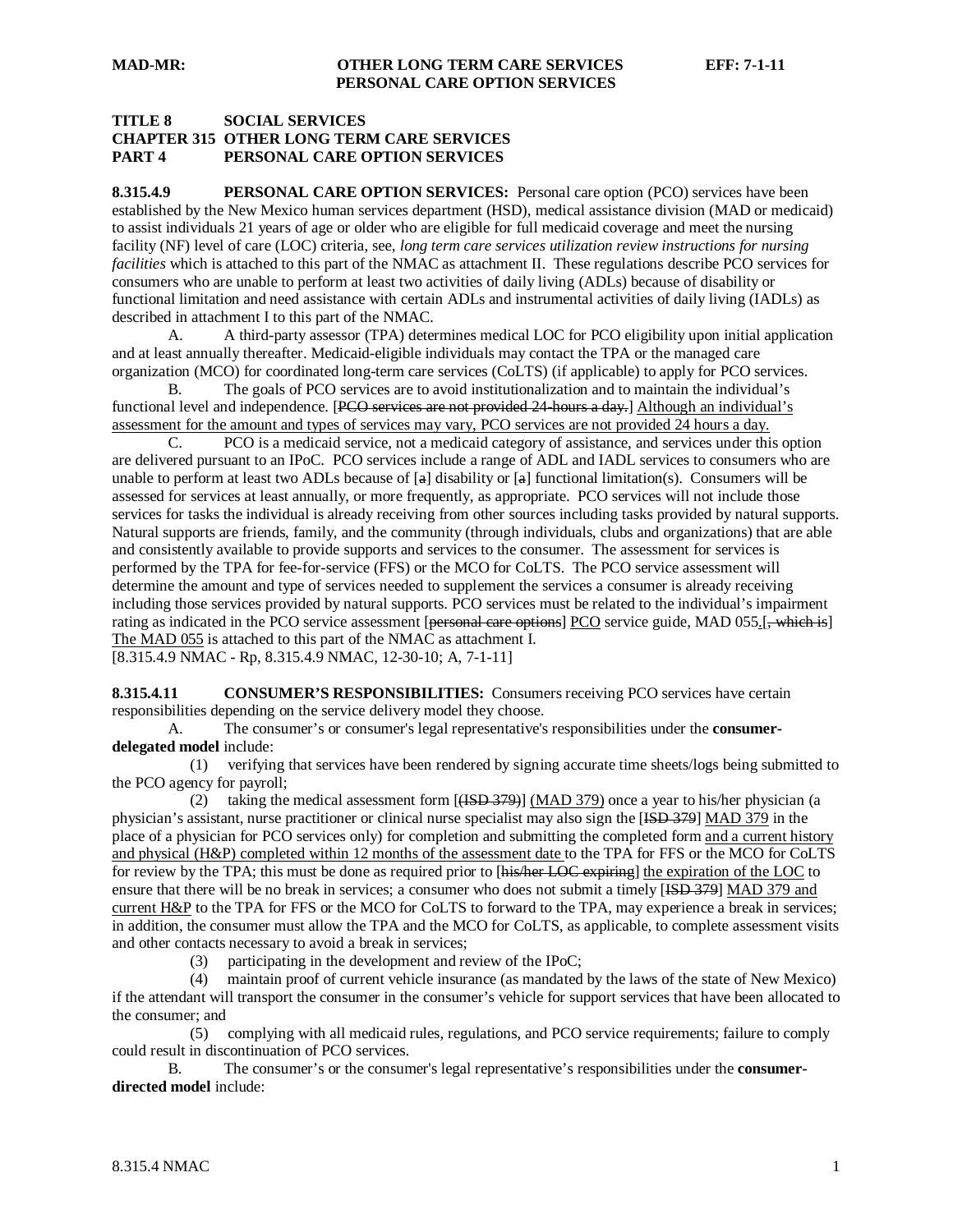(1) interviewing, hiring, training, terminating and scheduling personal care attendants; this includes, but is not limited to:

 (a) verifying that the attendant possesses a current and valid state driver's license if there are any driving-related activities listed on the IPoC; a copy of the current driver's license must be maintained in the attendant's personnel file at all times; if no driving-related activities are listed on the IPoC, a copy of a valid state ID is kept in the attendant's personnel file at all times;

 (b) verifying that the attendant has proof of current liability vehicle insurance if the consumer is to be transported in the attendant's vehicle at any time; a copy of the current proof of insurance must be maintained in the attendant's personnel file at all times; and

 (c) identifying training needs; this includes training his/her own attendant(s) or arranging for training for the attendant(s);

 (2) developing a list of attendants who can be contacted when an unforeseen event occurs that prevents the consumer's regularly scheduled attendant from providing services; making arrangements with attendants to ensure coverage and notifying the agency when arrangements are changed;

 (3) verifying that services have been rendered by completing, dating, signing and submitting documentation to the agency for payroll; a consumer or his/her legal representative is responsible for ensuring the submission of accurate timesheets/logs; payment shall not be issued without appropriate documentation;

 (4) notifying the agency, within one working day, of the date of hire or the date of termination of his/her attendant and ensure that all relevant employment paperwork and other applicable paperwork is completed and submitted; this may include, but is not limited to: employment application, verification from the employee abuse registry, criminal history screening, doctor's release to work (when applicable), photo identification, proof of eligibility to work in the United States (when applicable), copy of a state driver's license and proof of insurance (as appropriate);

 (5) notifying and submitting a report of an incident (as described in Paragraph (14), Subsection B of 8.315.4.12 NMAC) to the PCO agency within 24 hours of such incident, so that the PCO agency can submit an incident report on behalf of the consumer; the consumer or his/her legal representative is responsible for completing the incident report;

 (6) ensuring that the individual selected for hire has submitted to a request for a nationwide caregiver criminal history screening, pursuant to 7.1.9 NMAC and in accordance with NMSA 1978, Section 29-17-2 et seq. of the Caregivers Criminal History Screening Act, within 20-calendar days of the individual beginning employment; the consumer must work with the selected agency to complete all paperwork required for submitting the nationwide caregiver criminal history screening; the consumer may conditionally (temporarily) employ the individual contingent upon the receipt of written notice that the individual has submitted to a nationwide caregiver criminal history screening; a consumer may not continue employing an attendant who does not successfully pass a nationwide criminal history screening;

 (7) obtaining from the attendant a signed agreement, in which the attendant agrees that he/she will not provide PCO services while under the influence of drugs or alcohol and, therefore, acknowledges that if he/she is under the influence of drugs or alcohol while providing PCO services he/she will be immediately terminated and a copy of the signed agreement must be given to the PCO agency;

 (8) ensuring that if the attendant is the consumer's legal representative and is the individual selected for hire, prior approval has been obtained from medicaid or its designee; any PCO services provided by the consumer's legal representative *MUST* be justified, in writing, by the PCO agency and consumer and submitted for approval to medicaid or its designee prior to employment; the justification must demonstrate the lack of other qualified attendants in the applicable area and indicate how timesheets will be verified to ensure services were provided; documentation of written approval by medicaid or its designee must be maintained in the consumer's file; the consumer is responsible for immediately informing the agency if the consumer has appointed or obtained a legal representative any time during the plan year;

 (9) signing an agreement accepting responsibility for all aspects of care and training including mandatory training in cardiopulmonary resuscitation (CPR) and first aid for all attendants, competency testing, tuberculosis (TB) testing, hepatitis B immunizations or waiving the provision of such training and accepting the consequences of such a waiver;

 (10) verifying initially prior to employment, and annually thereafter, that attendants are not on the employee abuse registry by researching the Consolidated Online Registry (COR) pursuant to 8.11.6 NMAC and in accordance with the Employee Abuse Registry Act, NMSA, Section 27-7A-1 et seq.;

 (11) taking the medical assessment form [(ISD 379)] (MAD 379) or successor document once a year to his/her physician (physician's assistant, nurse practitioner or clinical nurse specialist) for completion and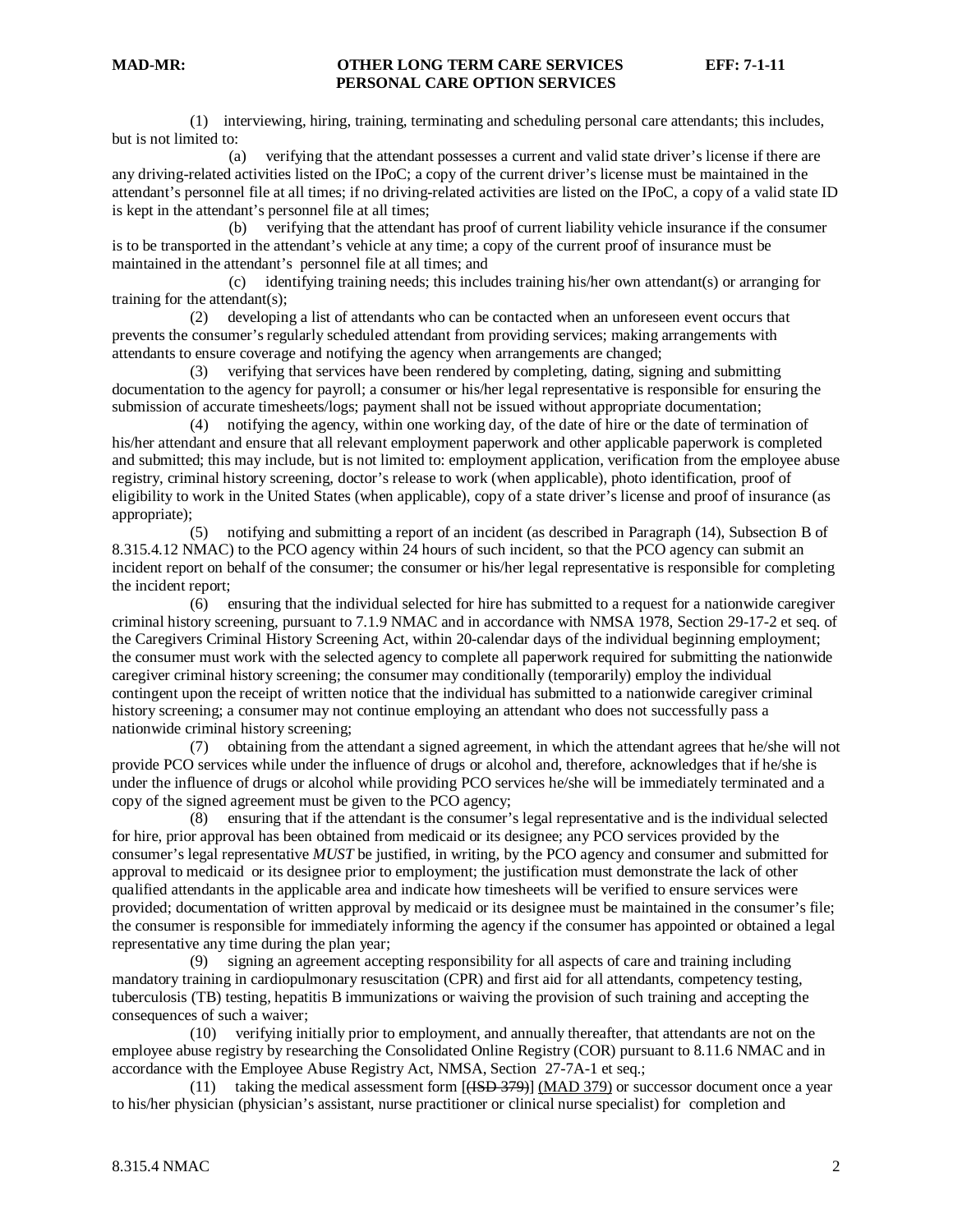submitting the completed form and current H&P to the TPA or MCO for CoLTS, as applicable, for review; this must be done at least 60 days prior to [his/her LOC expiring] the expiration of the LOC to ensure that there will be no break in services; a consumer who does not submit a timely [ISD 379] MAD 379 and current H&P may experience a break in service; in addition, the consumer must allow the TPA and the MCO for CoLTS, as applicable, to complete assessment visits and other contacts necessary to avoid a break in services;

(12) participating in the development and review of the IPoC;

 (13) maintain proof of current vehicle insurance (as mandated by the laws of the state of New Mexico) if the attendant will transport the consumer in the consumer's vehicle for support services that have been allocated to the consumer;

 (14) a consumer that authorizes services when he/she does not have a currently approved LOC or IPoC is liable for payment of those services, that are not eligible for medicaid reimbursement; and

 (15) complying with all medicaid rules, regulations, and PCO service requirements; failure to comply could result in discontinuation of PCO services.

C. Consumers may have a personal representative assist him/her giving instruction to the personal care attendant or provide information to the TPA or MCO during assessments of the consumer's natural supports and service needs. A personal representative is not the same as a legal representative, but may be the same person, as appropriate. A personal care representative must have the following qualifications: be at least 18 years of age, have a personal relationship with the consumer and understand the consumer's natural supports and service support needs, and know the consumer's daily schedule and routine (to include medications, medical and functional status, likes and dislikes, strengths and weaknesses). A personal representative does not make decisions for the consumer unless he/she is also a legal representative, but may assist the consumer in communicating, as appropriate. A personal representative may not be a personal care attendant, unless he/she is also the legal representative and has obtained written approval from MAD or its designee pursuant to these PCO regulations. A person's status as a personal representative must be properly documented with the PCO agency. [8.315.4.11 NMAC - Rp, 8.315.4.11 NMAC, 12-30-10; A, 7-1-11]

**8.315.4.12 ELIGIBLE PCO AGENCIES:** PCO agencies electing to participate in providing PCO services must obtain certification and have various responsibilities for complying with the requirements for provision of PCO services.

A. **PCO agency certification:** A PCO agency providing either the consumer-directed, the consumerdelegated or both models, must adhere to the requirements of this section. PCO agencies must be certified by medicaid or its designee. An agency listing, by county, is maintained by medicaid or its designee. All certified PCO agencies are required to select a county in which to establish and maintain an official office for conducting of business with published phone number and hours of operation; the PCO agency must provide services in all areas of the county in which the main office is located. The PCO agency may elect to serve any county within 100 miles of the main office. The PCO agency may elect to establish branch office(s) within 100 miles of the main office. The PCO agency must provide PCO services to all areas of any county(ies) selected to provide services. To be certified by medicaid or its designee, agencies must meet the following conditions and submit a packet (contents of paragraphs one through six described below) for approval to medicaid's fiscal agent or its designee containing the following:

(1) a completed medicaid provider participation agreement (PPA also known as the MAD 335);

 (2) copies of successfully passed nationwide caregivers criminal history screenings on employees who meet the definition of "caregiver" and "care provider" pursuant to 7.1.9 NMAC and in accordance with NMSA 1978, Section 29-17-2 et seq., of the Caregivers Criminal History Screening Act;

 (3) a copy of a current and valid business license or documentation of non-profit status; if certified, a copy of the business license or documentation of non-profit status must be kept current and submitted annually;

 (4) proof of liability and workers' compensation insurance; if certified, proof of liability and workers' compensation insurance must be submitted annually;

(5) a copy of written policies and procedures that address:

- (a) medicaid's PCO provider rules and regulations;
- (b) personnel policies; and
- (c) office requirements that include but are not limited to:

 (i) contact information, mailing address, physical location if different from mailing address, and hours of operation for the main office and branch offices if any; selected counties for the area(s) of service;

(ii) meeting all Americans with Disabilities Act (ADA) requirements; and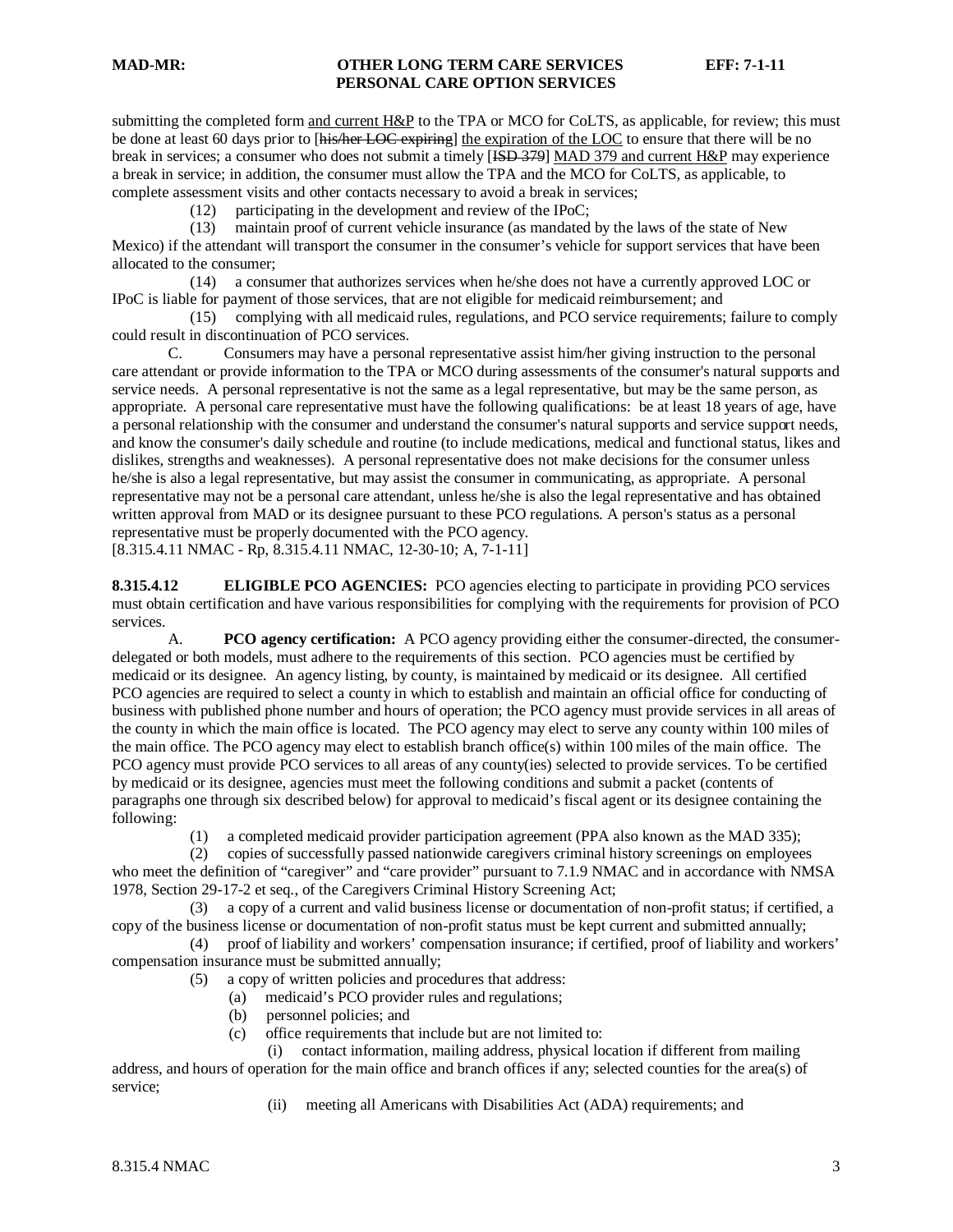(iii) if PCO agencies have branch offices, the branch office must have a qualified on-site administrator to handle day-to-day operations who receives direction and supervision from the main/central office;

 (d) quality improvement to ensure adequate and effective operation, including documentation of quarterly activity that addresses, but is not limited to:

- (i) service delivery;
- (ii) operational activities;
- (iii) quality improvement action plan; and
- (iv) documentation of quality improvement activities;
- (e) agency operations to furnish services either as a consumer-directed or as a consumer-

delegated, or both;

 (6) a copy of a current and valid home health license, issued by the department of health, division of health improvement, licensing and certification (pursuant to 7.28.2 NMAC) may be submitted in lieu of requirements Paragraph (3) and Subparagraphs (b) and (d) of Paragraph (5) above; if certified, a copy of a current and valid home health license must be submitted annually along with proof of liability and workers' compensation insurance;

if the agency requests approval to provide the consumer-delegated model of service, a copy of the agency's written competency test for attendants approved by medicaid or its designee; an agency may select to purchase a competency test or it may develop its own test; the test must address at least the following:

- (a) communication skills;
- (b) patient/client rights, including respect for cultural diversity;
- (c) recording of information for patient/client records;
- (d) nutrition and meal preparation;
- (e) housekeeping skills;
- (f) care of the ill and disabled, including the special needs populations;
- (g) emergency response (including CPR and first aid);
- (h) universal precautions and basic infection control;
- (i) home safety including oxygen and fire safety;
- (j) incident management and reporting; and
- 

(k) confidentiality;<br>(8) after the packet is rece after the packet is received, reviewed, and approved in writing by medicaid or its designee, the agency will be contacted to complete the rest of the certification process; this will require the agency to:

 (a) attend a mandatory medicaid or its designee's provider training session prior to the delivery of PCO services; and

(b) possess a letter from medicaid or its designee changing provider status from "pending" to

"active";

(9) an agency will not be certified as a personal care agency if:

(a) it is owned in full or in part by a professional authorized to complete the medical

assessment form [(ISD 379)] (MAD 379) or other similar assessment tool subsequently approved by medicaid under PCO or the agency would have any other actual or potential conflict of interest; or

 (b) the agency is authorized to carry out PCO TPA responsibilities, such as in-home assessments, or the agency would have any other actual or potential conflict of interest; and

 (c) a conflict of interest is presumed between people who are related within the third degree of blood or consanguinity or when there is a financial relationship between:

 (i) persons who are related within the third degree of consanguinity (by blood) or affinity (by marriage) including a person's spouse, children, parents (first degree by blood); siblings, half-siblings, grandchildren or grandparents (second degree by blood and uncles, aunts, nephews, nieces, great grandparents, and great grandchildren (third degree by blood); stepmother, stepfather, mother-in-law, father-in-law (first degree by marriage); stepbrother, stepsister, brothers-in-law, sisters-in-law, step grandchildren, grandparents (second degree by marriage); step uncles, step aunts, step nephews, step nieces, step great grandparents, step great grandchildren (third degree by marriage);

 (ii) persons or entities with an ongoing financial relationship with each other including a personal care provider whose principals have a financial interest in an entity or financial relationship with a person who is authorized to complete an [ISD 379] MAD 379 or other similar assessment tool or authorized to carry out any of the TPA's responsibilities; a financial relationship is presumed between spouses.

B. **Approved PCO agency responsibilities:** A personal care agency electing to provide PCO services under either the consumer-directed model or the consumer-delegated model, or both, is responsible for: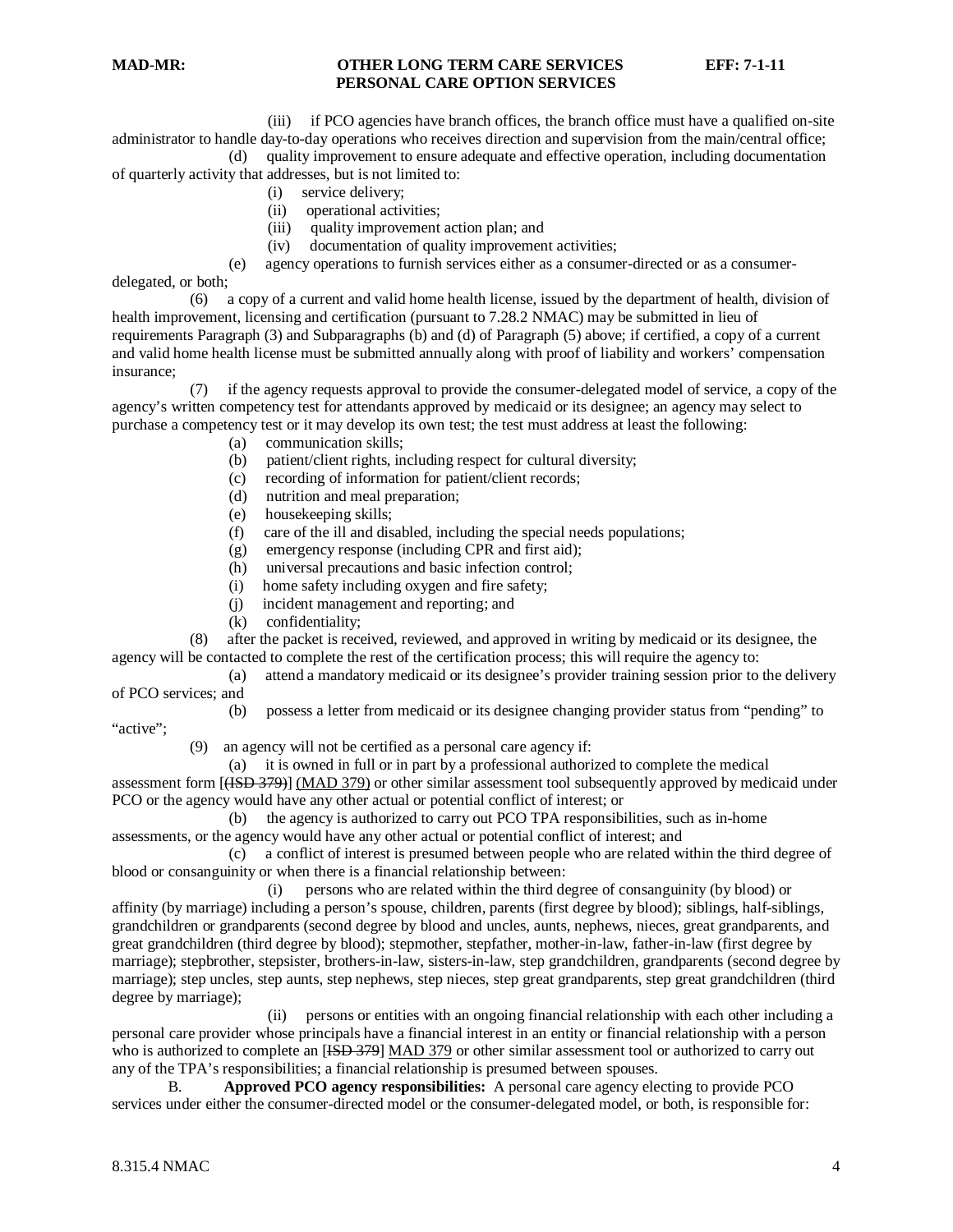(1) furnishing services to medicaid consumers that comply with all specified medicaid participation requirements outlined in 8.302.1 NMAC, *General Provider Policies*;

 (2) verifying every month that all consumers are eligible for full medicaid coverage and PCO services prior to furnishing services pursuant to Subsection A of 8.302.1.11 NMAC, *provider responsibilities and requirements*; PCO agencies must document the date and method of eligibility verification; possession of a medicaid card does not guarantee a consumer's financial eligibility because the card itself does not include financial eligibility, dates or other limitations on the consumer's financial eligibility; PCO agencies must notify consumers who are not financially eligible that he/she cannot authorize employment for his/her attendant(s) until financial eligibility is resumed; PCO agencies and consumers cannot bill medicaid or its designee for PCO services rendered to the consumer if he/she is not eligible for PCO services;

 (3) maintaining appropriate recordkeeping of services provided and fiscal accountability as required by the PPA;

 (4) maintaining records, as required by the PPA and as outlined in 8.302.1 NMAC, *General Provider Policies*, that are sufficient to fully disclose the extent and nature of the services furnished to the consumers;

 (5) passing random and targeted audits, conducted by medicaid or its designee, that ensure agencies are billing appropriately for services rendered; medicaid or its designee will seek recoupment of funds from agencies when audits show inappropriate billing or inappropriate documentation for services;

(6) providing either the consumer-directed or the consumer-delegated models, or both models;

 (7) furnishing their consumers, upon request, with information regarding each model; if the consumer chooses a model that an agency does not offer, the agency must refer the consumer to medicaid or medicaid's designee for a list of agencies that offer that model; the TPA for FFS or the MCO for CoLTS is responsible for explaining each model in detail to consumers on an annual basis;

(8) ensuring that each consumer receiving PCO services has a current, approved IPoC on file;

 (9) performing the necessary nationwide caregiver criminal history screening, pursuant to 7.1.9 NMAC and in accordance with NMSA 1978, Section 29-17-2 et seq. of the Caregivers Criminal History Screening Act, on all potential personal care attendants; nationwide caregiver criminal history screenings must be performed by an agency certified to conduct such checks; the agency, along with the consumer, as applicable ensures the paperwork is submitted within the first 20-calendar days of hire; consumers under the consumer-directed model or agencies under the consumer-delegated model may conditionally (temporarily) employ an attendant until such check has been returned from the certified agency; if the attendant does not successfully pass the nationwide caregiver criminal history screening, the agency under consumer-delegated or the consumer under consumer-directed may not continue to employ the attendant;

(10) producing reports or documentation as required by medicaid or its designee;

 (11) verifying that consumers will not be receiving services through the following programs while they are receiving PCO services: medicaid home and community-based services (HCBS) waivers with the exception of the CoLTS (c) HCBS waiver, also known as the disabled and elderly (D&E) HCBS waiver, medicaid certified NF, intermediate care facility/mentally retarded (ICF/MR), program of all-inclusive care for the elderly (PACE), or adult protective services (APS) attendant care program; an individual residing in a NF or ICF/MR or receiving a non-qualifying HCBS waiver is eligible to apply for PCO services; recipients of community transition goods or services may also receive PCO services; all individuals must meet the medicaid and LOC eligibility requirements to receive PCO services; the TPA, medicaid, or its designee must conduct an assessment or evaluation to determine if the transfer is appropriate and if PCO services would be able to meet the needs of that individual;

 (12) processing all claims for PCO services in accordance with the billing specifications from medicaid for FFS or the MCO for CoLTS, as appropriate; payment shall not be issued without appropriate documentation;

 (13) making a referral to an appropriate social service, legal, or state agency, or the MCO for CoLTS for assistance, if the agency questions whether the consumer is able to direct his/her own care or is non-compliant with medicaid rules and regulations;

 (14) immediately reporting abuse, neglect or exploitation pursuant to NMSA 1978, Section 27-7-30 and in accordance with the Adult Protective Services Act, by fax, within 24 hours of the incident being reported to the agency; reportable incidents may include but are not limited to abuse, neglect and exploitation as defined below:

 (a) abuse is defined as the willful infliction of injury, unreasonable confinement, intimidation, or punishment with resulting physical harm, pain or mental anguish to a consumer;

 (b) neglect is defined as the failure to provide goods and services necessary to avoid physical harm, mental anguish, or mental illness to a consumer;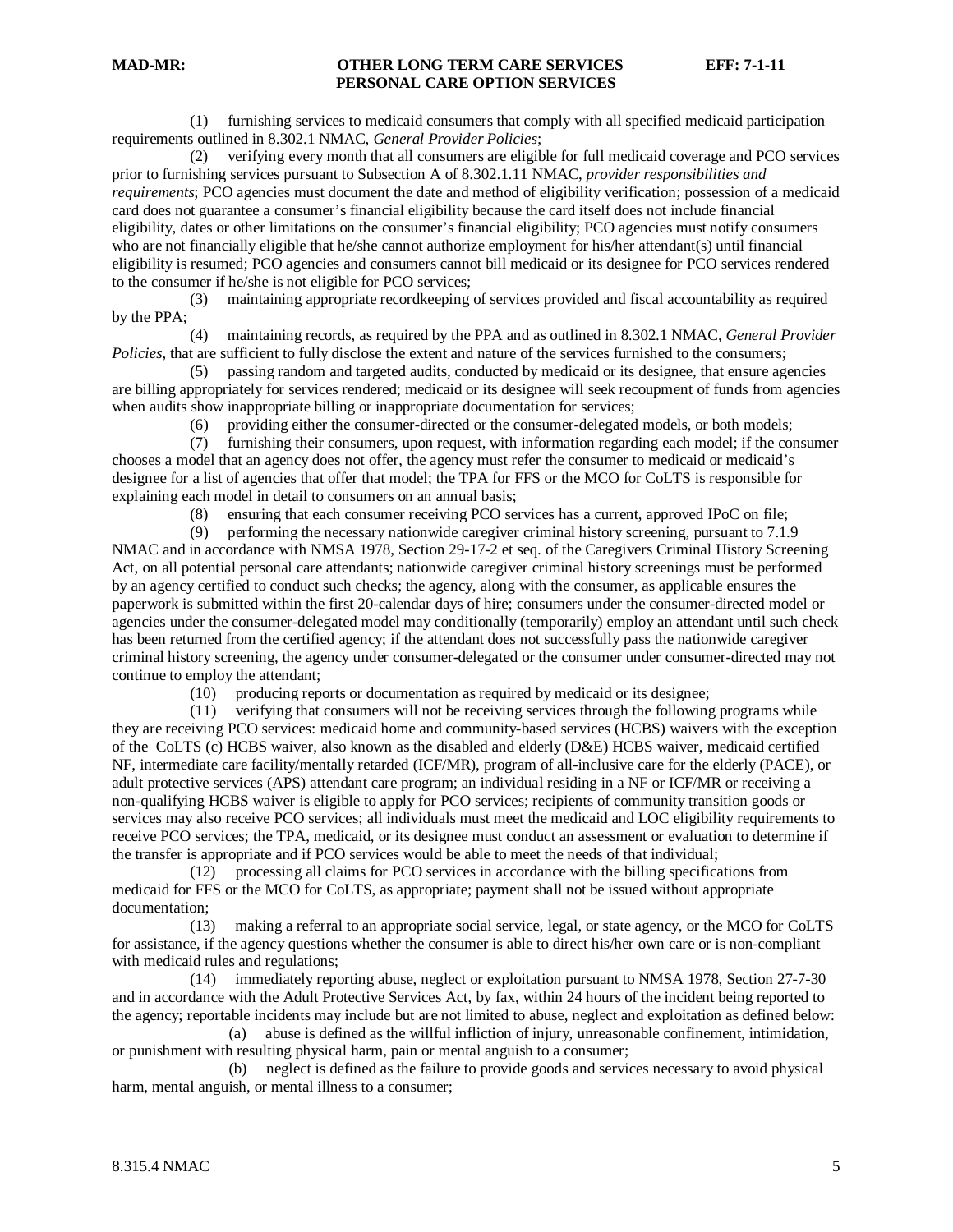(c) exploitation is defined as the deliberate misplacement or wrongful, temporary or permanent use of a consumer's belongings or money without the voluntary and informed consent of the consumer;

 (15) submitting written incident reports to medicaid or its designee, and the MCO for CoLTs consumers, on behalf of the consumer, within 24 hours of the incident being reported to the PCO agency; the PCO agency must provide the consumer with an appropriate form for completion; reportable incidents may include, but are not limited to:

(a) death of the consumer:

 (i) unexpected death is defined as any death of an individual caused by an accident, or an unknown or unanticipated cause;

 (ii) natural/expected death is defined as any death of an individual caused by a long-term illness, a diagnosed chronic medical condition, or other natural/expected conditions resulting in death;

(b) other reportable incidents:

 (i) environmental hazard is defined as an unsafe condition that creates an immediate threat to life or health of a consumer;

 (ii) law enforcement intervention is defined as the arrest or detention of a person by a law enforcement agency, involvement of law enforcement in an incident or event, or placement of a person in a correctional facility;

 (iii) emergency services refers to admission to a hospital or psychiatric facility or the provision of emergency services that results in medical care that is not anticipated for this consumer and that would not routinely be provided by a primary care provider;

(iv) any reports made to APS;

(16) informing the consumer and his/her attendant of the responsibilities of the agency;

 (17) develop an IPoC based on the assessment, services authorization, task list, and consideration of natural supports provided by the TPA for FFS or MCO for CoLTS;

 (18) provide an informed consent form to consumers if the agency chooses not to provide transportation services as part of support services;

 (19) identifying a consumer with an improved or declining health condition or whose needs have changed (i.e. more or less natural supports) and believe the consumer is in need of more or fewer services should send written notification to the TPA for an LOC determination and the TPA for FFS or MCO for CoLTS for additional assessment of need of services;

 (20) except for the CoLTS (c) HCBS waiver, agencies who are providing PCO services to a consumer who becomes eligible for a non-CoLTS (c) HCBS waiver must coordinate with the consumer's service coordinator to ensure that the consumer does not experience a break in service or that services do not overlap; coordination must include the effective date PCO services are to stop and non-CoLTS (c) HCBS waiver services are to begin;

 (21) maintaining documentation in the consumer's file regarding legal and personal representatives, as applicable; and

 (22) cooperating with the TPA or MCO in locating and assisting the consumer with submitting the necessary paperwork for an LOC determination.

C. **For agencies providing PCO services under the consumer-directed model**, the responsibilities include:

 (1) providing services through an agency with choice model or as a fiscal employer agent, and complying with all applicable state and federal employment laws as applicable to the provision of such services;

 (a) agency with choice, in which the agency is the legal employer of the personal care attendant and the consumer is the managing employer and the agency maintains at least quarterly in-person contact with the consumer, or

 (b) fiscal employer agent (FEA) in which the consumer is the legal employer of record and the managing employer; and the agency maintains at least quarterly in person contact with the consumer;

 (2) obtaining from the consumer or his/her legal representative a signed agreement with the attendant in which the attendant agrees that he/she will not provide PCO services while under the influence of drugs or alcohol and acknowledges that if he/she is under the influence of drugs or alcohol while providing PCO services he/she will be immediately terminated; the agency must maintain a copy of the signed agreement in the attendant's personnel file, for the consumer;

 (3) obtaining a signed agreement from each consumer accepting responsibility for all aspects of care and training including mandatory training in CPR and first aid for all attendants, competency testing, TB testing, hepatitis B immunizations or a waiver of providing such training and accepting the consequences thereof, and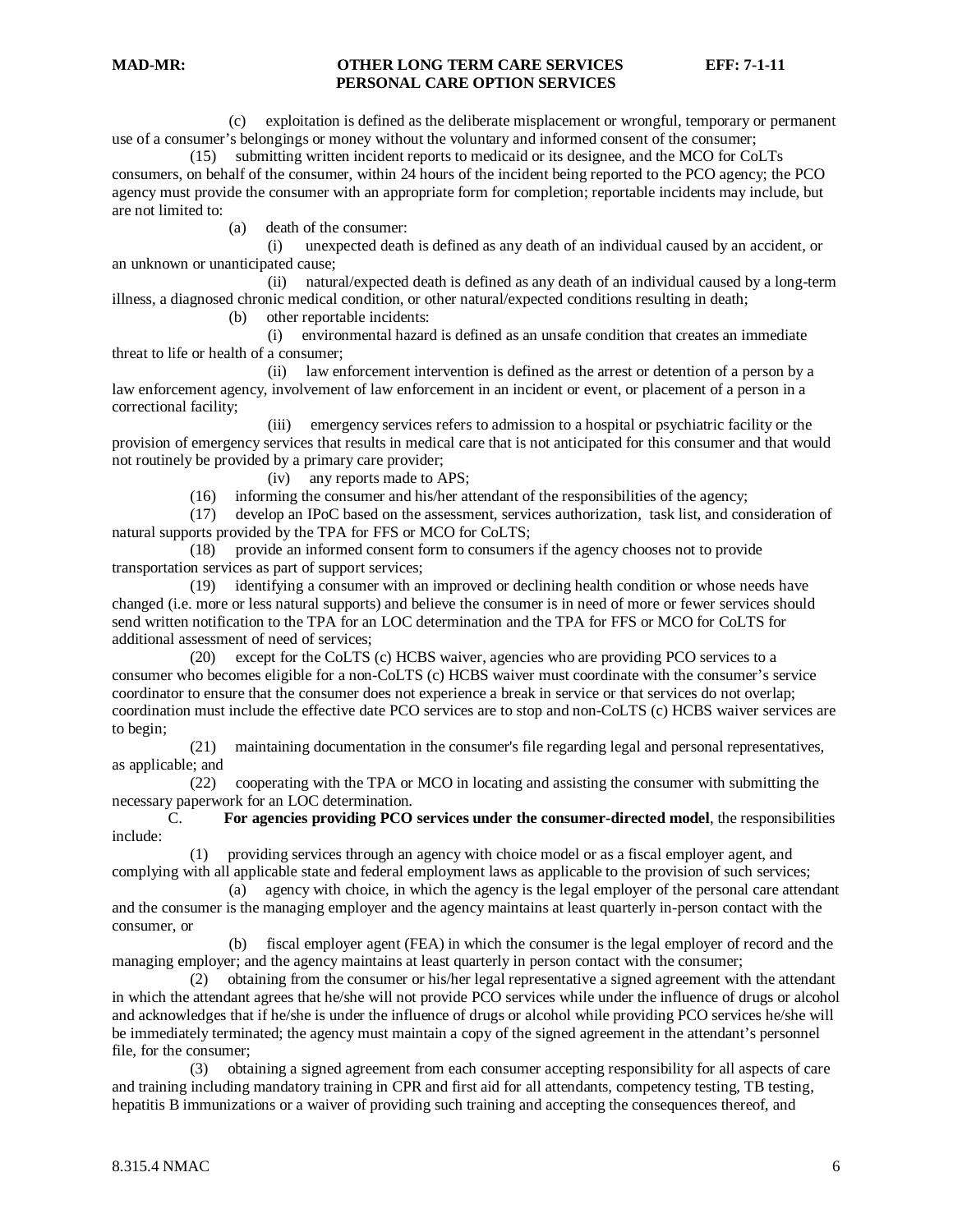supervisory visits are not included in the consumer-directed option; a copy of the signed agreement must be maintained in the consumer's file;

 (4) verifying that if the consumer has selected the consumer's legal representative as the attendant, the consumer has obtained prior approval from medicaid or its designee; any personal care services provided by the consumer's legal representative *MUST* be justified, in writing, by the agency and consumer and submitted for approval to medicaid or its designee prior to employment; the justification must demonstrate the lack of other qualified attendants in the applicable area and indicate how timesheets will be verified to ensure that services were provided; documentation of written approval by medicaid or its designee must be maintained in the consumer's file; the agency must inform the consumer that if the consumer is appointed or selects a legal representative any time during the plan year, the consumer must notify the agency immediately and the agency must ensure appropriate documentation is maintained in the consumer's file;

 (5) establishing and explaining to the consumer the necessary payroll documentation needed for reimbursement of PCO services, such as time sheets/logs and tax forms;

 (6) performing payroll activities for the attendants, such as, but not limited to, state and federal income tax, social security withholdings and make payroll liability payments as required;

 (7) arranging for state of New Mexico unemployment coverage and workers' compensation insurance for all attendants;

 (8) informing the consumer of available resources for necessary training, if requested by the consumer, in the following areas: hiring, recruiting, training, supervision of attendants, advertising, and interviewing techniques;<br>(9) making

making a referral to an appropriate social service agency, legal agency(s) or medicaid designee for assistance, if the agency questions whether the consumer is able to direct his/her own care; and

 (10) maintaining a consumer file and an attendant personnel file for the consumer for a minimum of six years.

D. **For agencies providing PCO services under the consumer-delegated model,** the responsibilities include, but are not limited to the following:

(1) employing, terminating and scheduling qualified attendants;

 (2) conducting or arranging for training of all attendants for a minimum of 12-hours per year; initial training must be completed within the first three months of employment and must encompass:

- (a) an overview of PCO services;
- (b) living with a disability or chronic illness in the community;
- (c) CPR and first aid training; and<br>(d) a written competency test with

a written competency test with a minimum passing score of 80 percent or better; expenses for all trainings are to be incurred by the agency; other trainings may take place throughout the year as determined by the agency; the agency must maintain in the attendant's file: copies of all trainings, certifications, and specialty training the attendant completed; CPR and first aid certifications must be kept current;

 (e) documentation of all training must include at least the following information: name of individual taking training, title of the training, source of instruction, number of hours of instruction, and date instruction was given;

 (f) documentation of competency testing must include at least the following: name of individual being evaluated for competency, date and method used to determine competency, and copy of the attendant's graded and passed competency test in the attendant's personnel file; special accommodations must be made for attendants who are not able to read or write or who speak/read/write a language other than English;

 (3) developing and maintaining a procedure to ensure trained and qualified attendants are available as backup for regularly scheduled attendants and emergency situations; complete instructions regarding the consumer's care and a list of attendant duties and responsibilities must be available in each consumer's home;

 (4) informing the attendant of the risks of hepatitis B infection per current department of health (DOH) recommendation or the center for disease control and prevention (CDC), as appropriate, and offering hepatitis B immunization at the time of employment at no cost to the attendant; attendants are not considered to be at risk for hepatitis B since only non-medical services are performed; therefore, attendants may refuse the vaccine; documentation of the immunization, prior immunization, or refusal of immunization by the attendant must be in the attendant's personnel file;

 (5) obtaining a copy of the attendant's current and valid state driver's license or other current and valid state photo id, if the consumer is to be transported by the attendant, obtaining a copy of the attendant's current and valid driver's license and current motor vehicle insurance policy; maintaining copies of these documents in the attendant's personnel file at all times;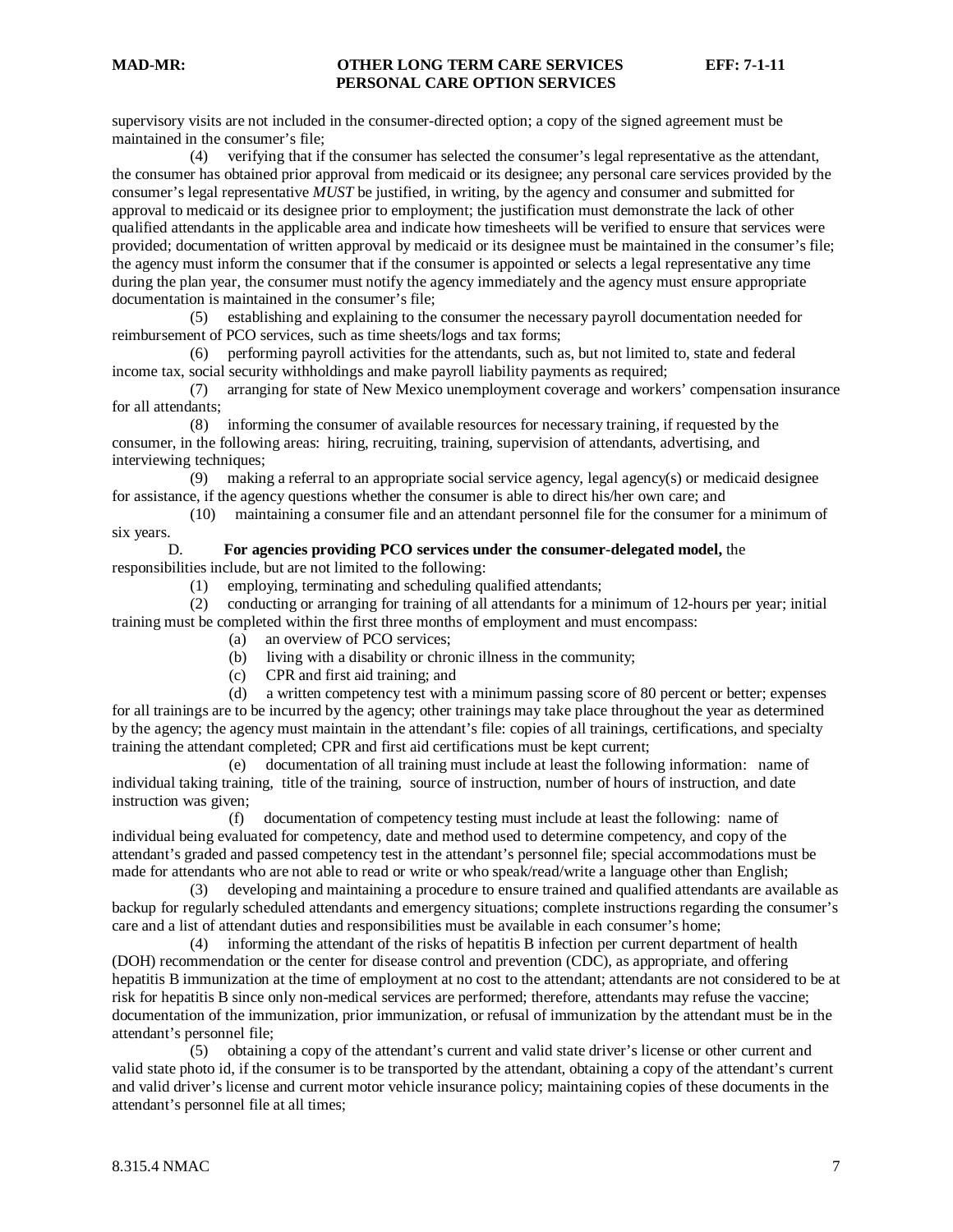- (6) complying with federal and state regulations and labor laws;
- (7) preparing all documentation necessary for payroll;

 (8) complying with all specified medicaid participation requirements outlined in 8.302.1 NMAC, *General Provider Policies*;

 (9) maintaining records that are sufficient to fully disclose the extent and nature of the services furnished to the consumers as outlined in 8.302.1 NMAC, *General Provider Policies*;

 (a) the PCO agency may elect to keep a log/check-off list, in addition to the timesheet, in the consumer's home, describing services provided on a daily basis; if a log/check-off list is maintained, the log must be compared with the weekly timesheet and copies of both the timesheet and the log/check-off list must be kept in the consumer's file;

 (b) the PCO agency may elect to use an electronic system that attendants may use to check in and check out at the end of each period of service delivery; the system must produce records that can be audited to determine the time of services provided, the type of services provided, and a verification by the consumer or the consumer's legal representative, as appropriate; failure by a PCO agency to maintain a proper record for audit under this system will subject the PCO agency to recovery by medicaid of any undocumented or insufficiently documented claims;

 (10) obtaining from the attendant a signed agreement, in which the attendant agrees that he/she will not provide PCO services while under the influence of drugs or alcohol and acknowledges that if he/she is under the influence of drugs alcohol while providing PCO services he/she will be immediately terminated;

 (11) ensuring that if the consumer has elected the consumer's legal representative as his/her attendant, the agency has obtained prior approval from medicaid or its designee; all PCO services provided by the consumer's legal representative *MUST* be justified in writing by the agency and consumer and submitted for approval to medicaid or its designee prior to employment; the justification must demonstrate the lack of other qualified attendants in the applicable area and include a plan for oversight by the agency to assure service delivery; documentation of approval by medicaid or its designee must be maintained in the consumer's file; the agency must inform the consumer that if the consumer is appointed or selects a legal representative any time during the plan year, they must notify the agency immediately;

 (12) establishing and explaining to all their consumers and all attendants the necessary documentation needed for reimbursement of PCO services;

- (13) performing payroll activities for the attendants;
- (14) providing state of New Mexico workers' compensation insurance for all attendants;

 (15) conducting face-to-face supervisory visits in the consumer's residence at least once a month (12 per service plan year); each visit must be sufficiently documented in the consumer's file by indicating:

- (a) date of visit;
	- (b) time visiting to include length of visit;
	- (c) name and title of person conducting supervisory visit;
	- (d) individuals present during visit;
- (e) review of IPoC;
- (f) identification of health and safety issues and quality of care provided by attendant, and
- (g) signature of consumer or consumer's legal representative;

 (16) maintaining an accessible and responsive 24-hour communication system for consumers to use in emergency situations to contact the agency;

 (17) following current recommendations of DOH and CDC, as appropriate, for preventing the transmission of TB for attendants upon initial employment and as needed; and

 (18) verifying initially prior to employment, and annually thereafter, that attendants are not on the employee abuse registry by researching COR pursuant to 8.11.6 NMAC and in accordance with the Employee Abuse Registry Act, NMSA 1978, Section 27-7A-1 et seq. [8.315.4.12 NMAC - Rp, 8.315.4.11 & 12 NMAC, 12-30-10; A, 7-1-11]

**8.315.4.15 COVERAGE CRITERIA:** PCO services have been established to assist individuals 21 years of age or older who are eligible for full medicaid benefits and meet the NF LOC criteria, see, *long term care services utilization review instructions for nursing facilities* which is attached to this part of the NMAC as attachment II. PCO services are defined as those tasks necessary to avoid institutionalization and maintain the consumer's functional level and independence. PCO services are for consumers who are unable to perform at least two ADLs because of disability or functional limitation and need assistance with certain ADLs and IADLs as described in Attachment II to this part of the NMAC. PCO services are allocated for a reasonable accommodation of tasks to be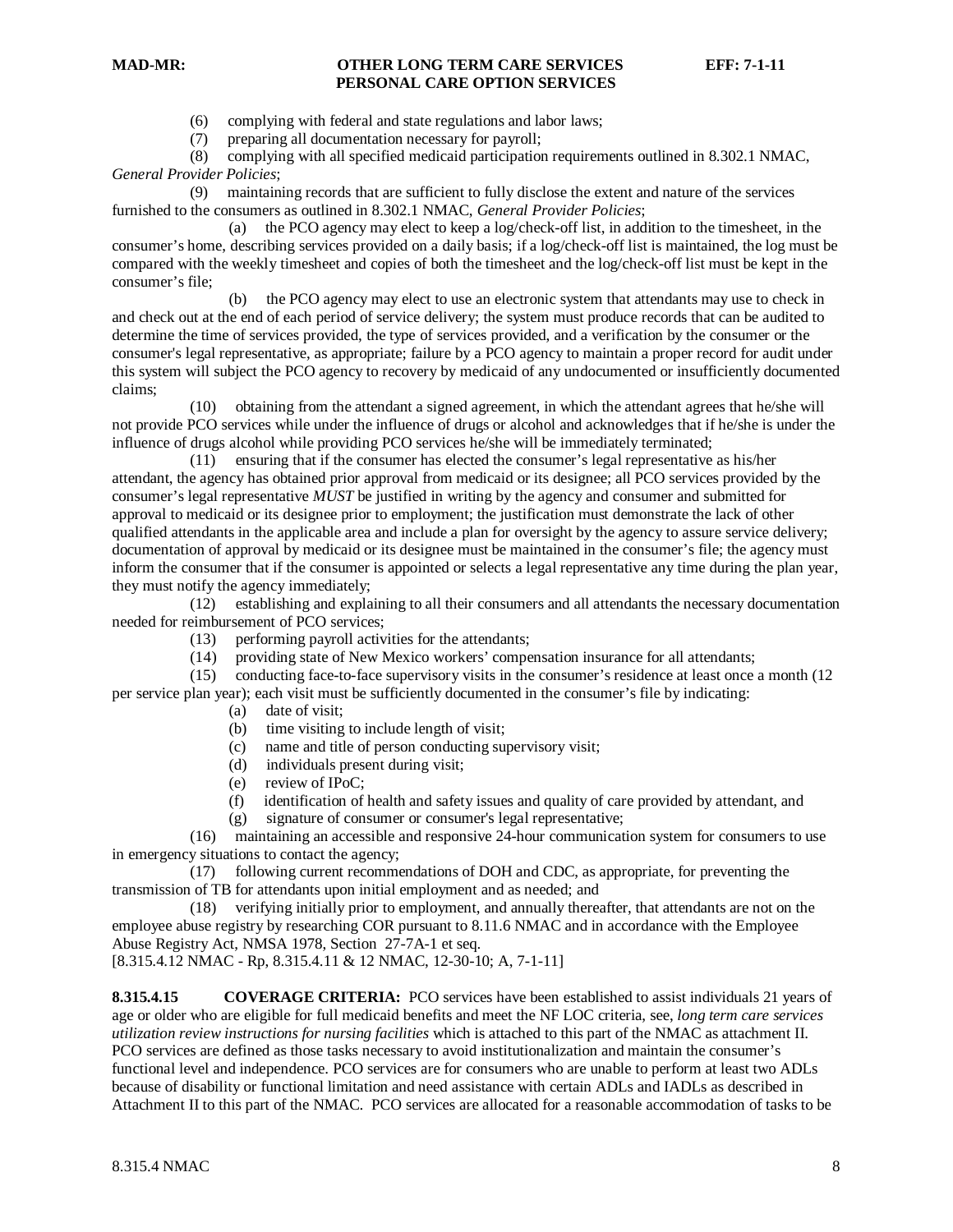performed by a personal care attendant, but do not provide 24-hours per day services. A PCO service assessment determines the amount and type of services needed to supplement the services a consumer is already receiving including those services provided by natural supports. PCO services are not provided 24 hours a day and allocation of time and services must be [elosely aligned with] directly related to [the] an individual's impairment rating as indicated in the PCO service assessment and applied to the PCO service guide, MAD 055. The PCO service guide, MAD 055 [which] is attached to this part of the NMAC as attachment I.

A. PCO services are usually furnished in the consumer's place of residence, except as otherwise indicated, and during the hours specified in the consumer's IPoC. Services may be furnished outside the residence only when appropriate and necessary and when not available through other existing benefits and programs, such as home health or other state plan or long-term care services. If a consumer is receiving hospice care, is a resident in an assisted living facility, shelter home, or room and board facility, the TPA for FFS or the MCO for CoLTS, will perform an assessment and ensure that the PCO services do not duplicate the services that are already being provided. If ADL or IADL services are part of the hospice or assisted living facility, shelter home, or room and board facility, as indicated by the contract or admission agreement signed by the consumer, PCO services cannot duplicate those services. Regulations for assisted living facilities may be found at 7.8.2 NMAC, *Assisted Living Facilities for Adults.*

B. PCO services are not furnished to an individual who is an inpatient or resident of a hospital, NF, ICF/MR, mental health facility, correctional facility, other institutional settings (except for recipients of community transition goods or services).

C. All consumers, regardless of living arrangements, will be assessed for natural supports. PCO services are not intended to replace natural supports. Service hours will be allocated, as appropriate, to supplement the natural supports available to a consumer. Consumers that reside with other adult household members, that are not receiving PCO services or are not disabled, will be presumed to have household services in the common/shared areas provided by the other adult residents, whether or not the adult residents are the selected personal care attendant. Personal care attendants that live with the consumer will not be paid to deliver household services, support services (shopping and errands), or meal preparation that are routinely provided as part of the household division of chores, unless those services are specific to the consumer (i.e., cleaning consumer's room, linens, clothing, and special diets). If a consumer's living situation changes:

 (1) such that there is no longer a shared living space with another consumer, he/she will be reassessed for services that were allocated between multiple consumers in a shared household; or

 (2) such that he/she begins sharing a living space with another consumer(s), all consumers in the new shared living space will be re-assessed to determine the allocation of services shared by all consumers residing in the household.

[8.315.4.15 NMAC - Rp, 8.315.4.13 NMAC, 12-30-10; A, 7-1-11]

**[8.315.4.16 COVERED SERVICES: [**PCO services are provided as described in Subsections A through J. Consumers will be assessed both individually and jointly if sharing a living space with another PCO applicant/recipient (Subsection K), in each of the following listed service categories.] PCO services are provided as described in Paragraphs (1) through (6). PCO services will not include those services for tasks the individual does not need or is already receiving from other sources including tasks provided by natural supports. PCO services must be related to the individual's impairment rating as indicated in the service assessment and applied to the PCO service guide, MAD 055[which is attached to this part of the NMAC as] See attachment I.

A. Mobility assistance either physical assistance or verbal prompting and cueing may be provided during the administration of any PCO task by the attendant. Mobility assistance includes assistance with ambulation, transferring and repositioning which is defined as moving around inside or outside the residence or consumer's living area with or without assistive devices(s) such as walkers, canes and wheelchairs or turning or moving to another position to prevent skin breakdown.<br>B. Certain PCO services are provided or

B. Certain PCO services are provided only when the consumer has the ability to self-administer. Ability to self-administer is defined as the ability to identify and communicate medication name, dosage, frequency and reason for the medication. A consumer who does not meet this definition of ability to self-administer is not eligible for these services.

 $K$ . K. **Shared households/living space:** Two or more consumers living in the same residence, (including assisted living facilities, shelter homes, and other similar living arrangements), who are receiving PCO services will be assessed both individually and jointly to determine services that are shared. Consumers sharing living space will be assessed as follows for services identified in Subsections B, C and J of 8.315.4.16 NMAC: (1) individually to determine if the consumer requires unique assistance with the service; and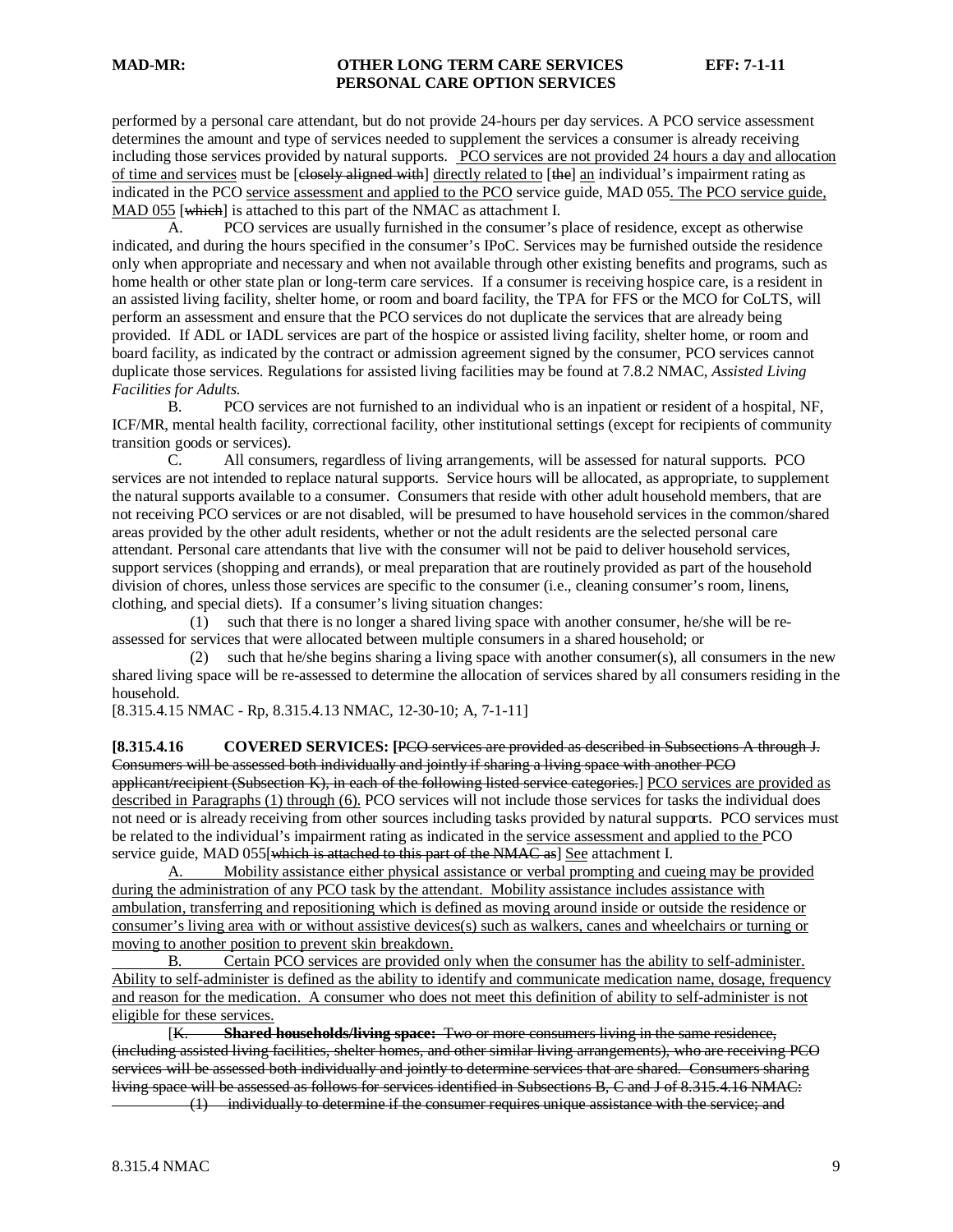(2) jointly with other household members to determine shared living space and common needs of the household; services will be allocated based on common needs, not based on individual needs, unless it has been assessed by the TPA for FFS or the MCO for CoLTS, there is an individual need for provision of the service(s); (common needs may include meals that can be prepared for several individuals; shopping/errands that can be completed at the same time; laundry that can be completed for more than one individual at the same time; dusting and vacuuming of shared living spaces), these PCO services are based on the assessment of combined needs in the household without replacing natural and unpaid supports identified during the assessment.]<br>C. When two or more consumers living in the same residence (including assi

When two or more consumers living in the same residence (including assisted living facilities, shelter homes, and other similar living arrangements), are receiving PCO services, they will be assessed both individually and jointly to determine services that are shared. Consumers sharing living space will be assessed for services identified in Paragraphs (2) and (4) of 8.315.4.16 NMAC: assess each consumer individually to determine if the consumer requires unique assistance with the service; and jointly with other household members to determine shared living space and common needs of the household; services will be allocated based on common needs, not based on individual needs, unless assessed by the TPA for FFS or the MCO for CoLTS; that there is an individual need for provision of the service(s) as indicated above; (common needs may include meals that can be prepared for several individuals; shopping/errands that can be completed at the same time; laundry that can be completed for more than one individual at the same time; dusting and vacuuming of shared living spaces); these PCO services are based on the assessment of combined needs in the household without replacing natural and unpaid supports identified during the assessment.

D. Description of PCO services.

 (1) **Individualized bowel and bladder services:** These services include bowel care, bladder care, perineal care and toileting.

[A<sub>7</sub>] (a) Pursuant to NMSA 1978, Section 61-3-29(J) of the Nursing Practice Act, bowel and bladder care may be provided to a consumer that is medically stable and able to communicate and assess his/her own needs to include:

[*[*]  $\left(\frac{a}{b}\right)$  (i) bowel care - evacuation and ostomy care, changing and cleaning of bags and ostomy site skin care; an individual requiring assistance with bowel care who does not have a statement by his/her physician determining he/she is medically stable and able to communicate his/her bladder care needs is not eligible for PCO services in this category; digital stimulation is not a covered service; and

 [  $\overline{(\theta)}$  (ii) bladder care - cueing the consumer to empty his/her bladder at timed intervals to prevent incontinence; elimination; catheter care, including the changing and cleaning of the catheter bag; the requirements and limitations from [Subparagraph (a)] Item (i) bowel care above regarding medically determined stability and ability to communicate apply here; insertion/extraction of a catheter is not a covered service.

 $\begin{bmatrix} 1 & 1 \\ 1 & 1 \end{bmatrix}$  $\left(\frac{2}{2}\right)$  (b) Services that do not require the consumer to be medically stable and able to communicate and assess his/her own needs include:

 $\left(\frac{a}{b}\right)$  (i) perineal care - cleansing of the perineal area and changing of sanitary napkins; [and]

[*[*] [  $\left(\frac{b}{c}\right)$  (ii) toileting - assisting with bedside commode or bedpan; cleaning perineal area, changing adult briefs/pads, readjusting clothing; cleaning changing of wet or soiled clothing after incontinence episodes or assisting with adjustment of clothing before and after toileting;

> (iii) prompting/cuing to ensure appropriate bowel and bladder services; and (iv) mobility assistance to ensure appropriate bowel and bladder services.

 $[ $\infty$ ](2)$ **Meal preparation and assistance:** At the direction of the consumer or his/her personal representative, prepare meal(s) including cutting ingredients to be cooked, cooking of meals, and placing/presenting meal in front of consumer to eat, and cutting up food into bite-sized portions for the consumer or assist the consumer pursuant to the IPoC. This includes provision of snacks and fluids and may include [eueing and prompting the] mobility assistance and prompting/cueing the consumer to prepare meals. This does not include assistance with eating. Services requiring assistance with eating are covered under eating in [Subsection G] Paragraph (3) below. Personal care attendants who reside in the same household as the consumer may not be paid for meal preparation routinely provided as part of the household division of chores, unless those services are specific to the consumer (i.e., special diets, processing of meals into edible portions, pureeing).

**[** G.](3) **Eating:** Feeding the consumer or assisting the consumer with eating a prepared meal with a utensil or with specialized utensils is a covered service. Eating is the ability to physically put food into mouth, chew and swallow food safely. The attendant shall assist the consumer as determined by the IPoC. Eating assistance may include [eueing] mobility assistance and prompting/cueing a consumer to ensure appropriate nutritional intake or monitor for choking. This does not include preparation of food/meals. Services requiring preparation of food/meals is covered under meal preparation and assistance in [Subsection B] Paragraph (2). If the consumer has special needs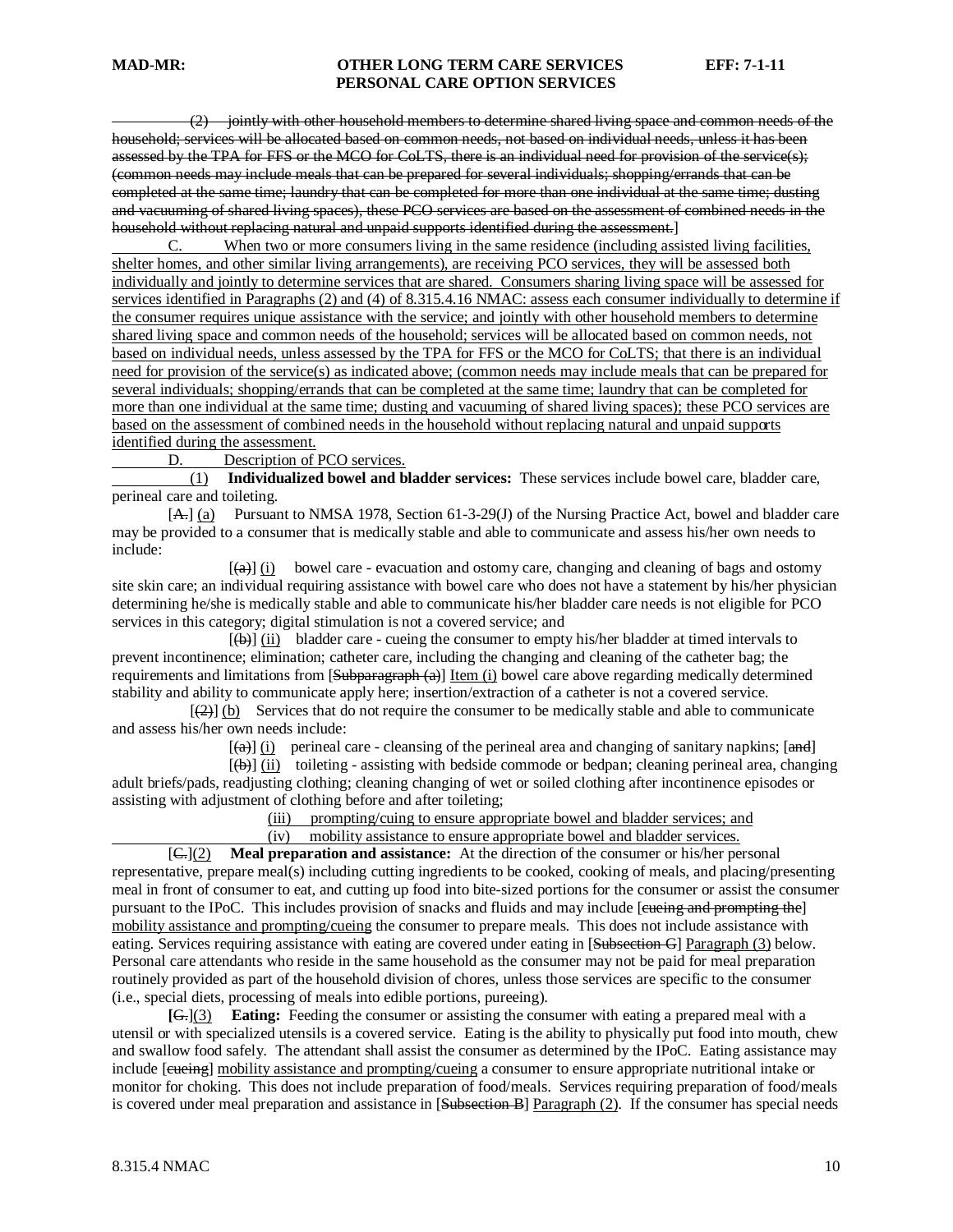in this area, the attendant should receive specific instruction to meet that need. Gastrostomy feeding and tube feeding are not covered services.

[C. Su**pport services:** These are services that provide additional assistance to the consumer. Personal care attendants who reside in the household may not be paid for shopping or errands routinely provided as part of the household division of chores, unless those services are specific to the consumer. These services are limited to:

shopping or completing errands specific to the consumer (with or without the consumer); (2) transportation of the consumer - transportation shall only be for non-medically necessary events and may include assistance with transfers in/out of vehicles; PCO agencies are not required to provide this service; consumers that need this service and are with a PCO agency that does not provide this service may transfer to a different PCO agency in accordance with 8.315.4.22 NMAC, *transfer process for PCO services;* medically necessary transportation services may be a covered PCO service when the TPA for FFS or the MCO for CoLTS has assessed and determined that other medically necessary transportation services are not available through other state plan services; and

 (3) assistance with feeding and hydrating or cueing consumer to feed and hydrate a personal assistance animal for the consumer is a covered service; a consumer must provide documentation that his/her animal is a personal assistance animal; feeding and hydrating non-assistance animals is not a covered service.

H. **Assisting with self-administered medication:** This service is limited to *prompting and reminding only for self-administering physician ordered (prescription) medications. The use of over the counter* medications does not qualify for this service. The ability to self-administer is defined as the ability to identify and communicate medication name, dosage, frequency and reason for the medication. A consumer who does not meet this definition of ability to self-administer is not eligible for this service. This assistance does not include administration of injections, which is a skilled/nursing task. Splitting or crushing medication or filling of medication boxes is not a covered service. Assistance includes:

 (1) getting a glass of water or other liquid as requested by the consumer for the purpose of taking medications:

 (2) at the direction of the consumer handing the consumer his/her daily medication box or medication bottle;

 (3) at the direction of the consumer, helping a consumer with placement of oxygen tubes for consumers who can communicate to the caregiver the dosage/route of oxygen;

(4) splitting or crushing medication or filling of medication boxes is not a covered service. ]

(4) **Household support services:** This service is for [performing] assisting/performing interior household activities as needed [<del>. Such activities</del>] and other support services that provide additional assistance to the consumer. Interior household activities are limited to the maintenance of the consumer's personal living area (i.e., kitchen, living room, bedroom, and bathroom). To maintain a clean and safe environment for the consumer, particularly a consumer living alone who may not have adequate support in his/her residence. Assistance may include mobility assistance and prompting/cueing a consumer to ensure appropriate household support services. Personal care attendants who reside in the same household as the consumer may not be paid for household support services routinely provided as part of the household division of chores, unless those services are specific to the consumer (i.e., changing the consumer's linens, cleaning the consumer's personal living areas). Services include:

(a) sweeping, mopping or vacuuming the consumer's carpets, hardwood floors, tile or

linoleum;

- (b) dusting the consumer's furniture;
- (c) changing the consumer's linens;
- (d) washing the consumer's laundry;
- (e) cleaning the consumer's bathroom (tub or shower area, sink, and toilet);

 (f) cleaning the consumer's kitchen and dining area (i.e., washing the consumer's dishes, putting the consumer's dishes away; cleaning counter tops, cleaning the area where the consumer eats, etc.); household services do not include cleaning up after other household members or pets;

 $(g)$  minor cleaning of assistive device(s), wheelchair and durable medical equipment (DME) is a covered service; a consumer must have an assistive device(s) that requires regular cleaning (that is not already provided by the supplier of the assistive device) that the consumer cannot clean to be eligible to receive services under this category;

 (h) shopping or completing errands specific to the consumer (with or without the consumer); (i) transportation of the consumer - transportation shall only be for non-medically necessary

events and may include assistance with transfers in/out of vehicles; PCO agencies are not required to provide this service; consumers that need this service and are with a PCO agency that does not provide this service may transfer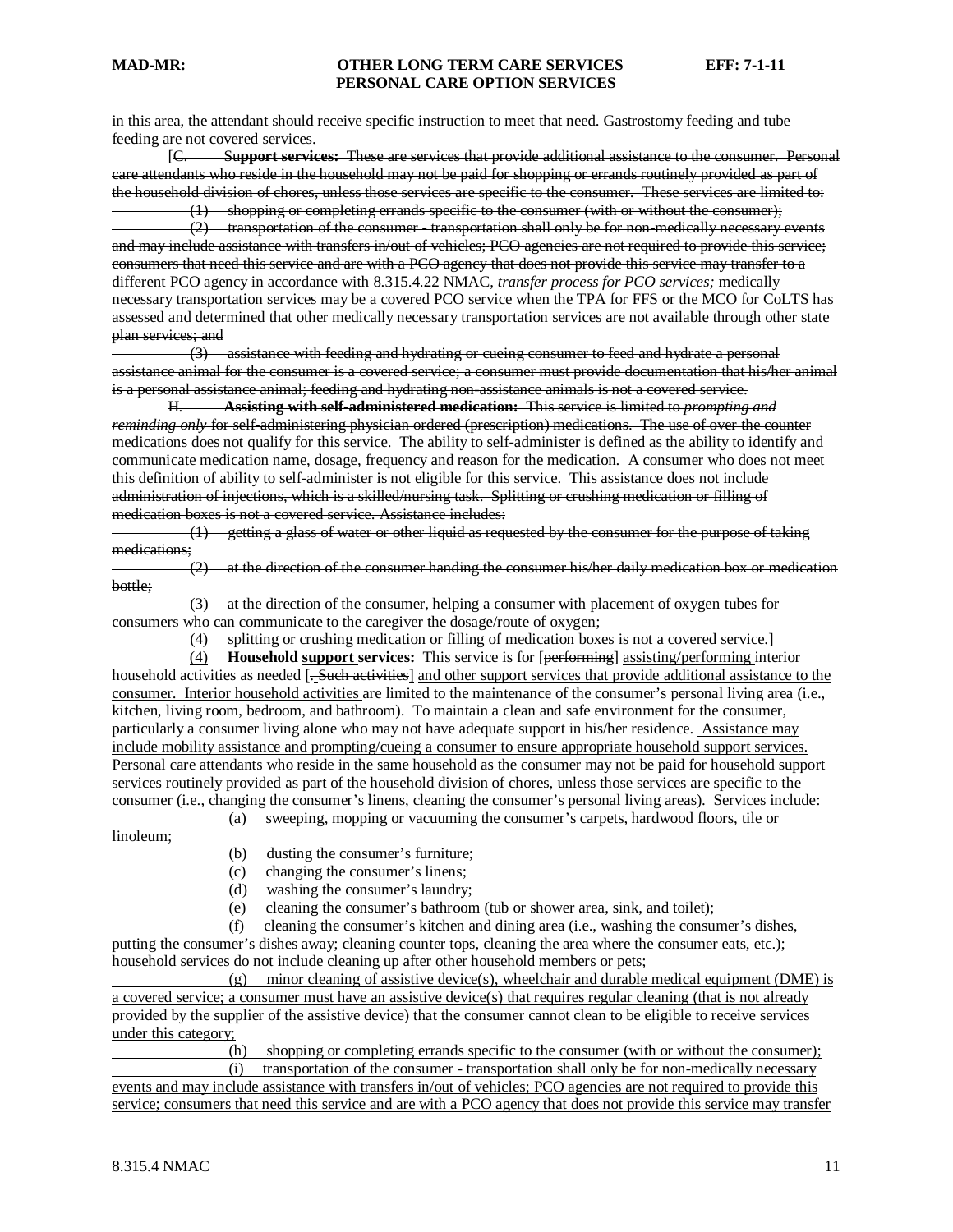to a different PCO agency in accordance with 8.315.4.22 NMAC, *transfer process for PCO services;* medically necessary transportation services may be a covered PCO service when the TPA for FFS or the MCO for CoLTS has assessed and determined that other medically necessary transportation services are not available through other state plan services;

 (j) assistance with feeding and hydrating or cueing consumer to feed and hydrate a personal assistance animal for the consumer is a covered service; a consumer must provide documentation that his/her animal is a personal assistance animal; feeding and hydrating non-assistance animals is not a covered service;

 (k) assistance with battery replacement and minor, routine wheelchair and durable medical equipment (DME) maintenance is a covered service; a consumer must have an assistive device(s) that requires regular maintenance (that is not already provided by the supplier of the assistive device) that the consumer cannot maintain in order to be eligible to receive services under this category; and

 (l) assistance with self-administering physician ordered (prescription) medications is limited to *prompting and reminding only;* the use of over the counter medications does not qualify for this service; a consumer must meet the definition of "ability to self-administer" defined in this section, to be eligible to receive time for this task; a consumer who does not meet the definition of ability to self-administer is not eligible for this service; this assistance does not include administration of injections, which is a skilled/nursing task; splitting or crushing medications or filling medication boxes is not a covered service; assistance includes:

 (i) getting a glass of water or other liquid as requested by the consumer for the purpose of taking medications;

 (ii) at the direction of the consumer, handing the consumer his/her daily medication box or medication bottle; and

 (iii) at the direction of the consumer, helping a consumer with placement of oxygen tubes for consumers who can communicate to the caregiver the dosage/route of oxygen. .

**[** I. **Skin care:** The consumer must have a skin disorder documented by a physician, physician assistant, nurse practitioner or a clinical nurse specialist to be eligible to receive skin care services. This service is limited to the attendant's application of over-the counter or prescription skin cream for a diagnosed chronic skin condition that is not related to burns, pressure sores or ulceration of skin. A consumer must meet the definition of "ability to self-administer" defined in Subsection H of this section, to be eligible to receive time for application of a prescription over the counter medication for skin care. Wound care/open sores and debriding/dressing open wounds are not covered services. ]

**[** D.](5) **Hygiene/grooming:** The IPoC may include the following tasks to be performed by the attendant or cueing and prompting by the attendant for the consumer to perform the tasks. These services include:

 (a) bathing - giving a sponge bath/bed bath/tub bath/shower, including transfer in/out, turning bath/shower water off/on, and setting temperature of bath/shower water; bringing in water from outside or heating water for consumer;

(b) dressing - putting on, fastening, removing clothing, and shoes;

 (c) grooming - combing or brushing hair, applying make-up, trimming beard or mustache, braiding hair, shaving under arms, legs or face;

 (d) oral care with intact swallowing reflex - brushing teeth, cleaning dentures/partials (includes use of floss, swabs, or mouthwash);

 (e) nail care - cleaning, filing to trim, or cuticle care, except for consumers with a medical condition such as venous insufficiency, diabetes, peripheral neuropathy, or consumers that are documented as medically at risk, which then would be considered a skilled task and not a covered PCO service;

(f) applying lotion to intact skin for routine skin care; [and]

(g) physician ordered skin care – the consumer must have a skin disorder documented by a physician, physician assistant, nurse practitioner or a clinical nurse specialist to be eligible to receive skin care services; this service is limited to the attendant's application of over-the counter or prescription skin cream for a diagnosed chronic skin condition that is not related to burns, pressure sores or ulceration of skin; a consumer must meet the definition of "ability to self-administer" defined in this section, to be eligible to receive time for application of a prescription over-the counter medication for skin care; wound care/open sores and debriding/dressing open wounds are not covered services;

 $\begin{bmatrix} 1 & 1 & 1 \\ 1 & 1 & 1 \end{bmatrix}$  $[(g)](h)$  [eueing] prompting/cueing to ensure appropriate bathing, dressing, grooming, oral care, nail care and application of lotion for routine skin care; and

 (i) mobility assistance to ensure appropriate bathing, dressing, grooming, oral care, name and skin care.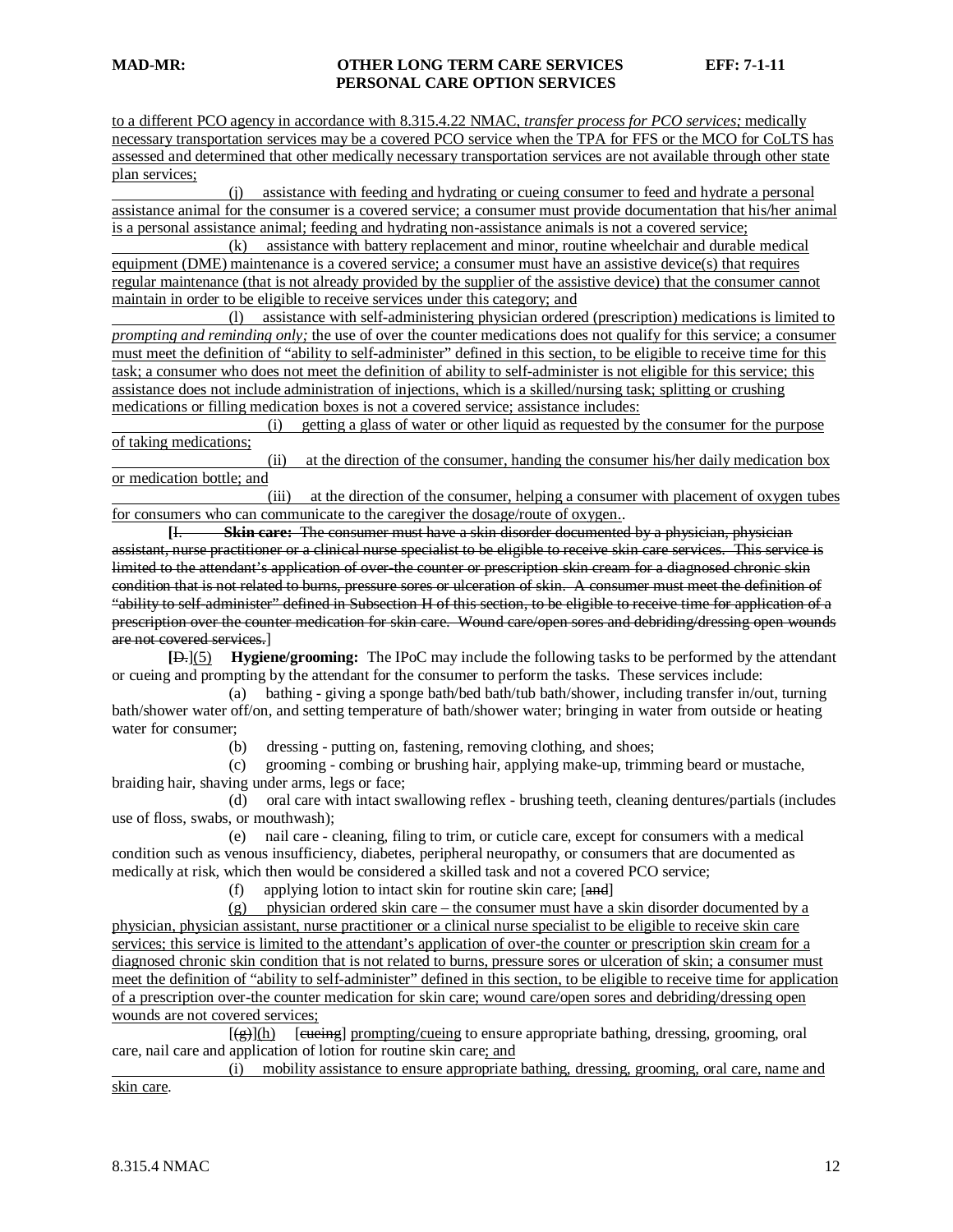[E. **Minor maintenance of assistive device(s):** Battery replacement and minor, routine wheelchair and durable medical equipment (DME) maintenance or cleaning is a covered service. A consumer must have an assistive device(s) that requires regular cleaning or maintenance (that is not already provided by the supplier of the assistive device) that the consumer cannot clean and maintain to be eligible to receive services under this category. ]

(6) **Supportive mobility assistance: [**Either physical assistance] Physical or verbal prompting and cueing mobility assistance provided by the attendant is a covered service. These include assistance with:

 (a) ambulation - moving around inside or outside the residence or consumer's living area with or without assistive device(s) such as walkers, canes and wheelchairs;

 (b) transferring - moving to/from one location/position to another with or without assistive devices(s) including in and out of vehicles;

(c) toileting - transferring on/off toilet; and

 (d) repositioning - turning or moving an individual to another position who is bed bound to prevent skin breakdown.

[8.315.4.16 NMAC - Rp, 8.315.4.14 NMAC, 12-30-10; A, 7-1-11]

**8.315.4.18 MEDICAL ELIGIBILITY:** To be eligible for PCO services, a consumer must meet the LOC required in a NF.

A. The TPA is responsible for making LOC determinations based on criteria developed by medicaid or medicaid's designee according to national standards. See attachment II to this part titled *long term care services utilization review instructions for nursing facilities*.

 (1) **Determine level of care (LOC):** The TPA makes initial LOC determinations and subsequent determinations at least annually thereafter.

 (a) An LOC packet is developed by the TPA for FFS and the MCO for CoLTS and reviewed by the TPA to determine approval for medical eligibility.

(b) The LOC packet must include:

(i) a current (within the last six months) approved medical assessment form  $[{\text{HSD 379}}]$ (MAD 379) signed by a physician or physician's designee (physician assistant, nurse practitioner or, clinical nurse specialist);

(ii) a current (within the last 12 months) H&P;

 [  $\overline{(\overrightarrow{ii})}$  (iii) any other information or medical justification documenting the consumer's functional abilities; and

 $\mathcal{L}$  (and the set of  $\mathcal{L}$  ) and  $\mathcal{L}$ (iii)] (iv) an assessment of the consumer's functional needs, performed by the TPA initially through the in-home assessment (MAD 057), or for subsequent approval, subsequent assessments performed by the TPA for FFS or MCO for CoLTS.

#### (2) **The TPA will use the LOC packet to:**

(a) make all LOC determinations for all consumers requesting/receiving PCO services;

 (b) approve the consumer's LOC for a maximum of one year (12 consecutive months); and a new LOC determination must be made at least annually to ensure the consumer continues to meet medical eligibility criteria for PCO services; each LOC determination must be based on the consumer's current medical condition and need of service(s) and may not be based on prior year LOC determinations; and

 (c) contact the consumer for FFS or the MCO within a minimum of 120 days, prior to the expiration of the approved LOC, to begin the annual LOC review process for PCO services to prevent a break in service; the TPA for FFS or the MCO for CoLTS shall also provide a notification to the PCO agency, at the same time the consumer is notified, that the LOC is due to expire within 120 days.

(3) Any individual applying for PCO services who has an existing approved NF LOC in another program (i.e., CoLTS (c) waiver or nursing facility) will not require another LOC determination until his/her next annual review.

B. Initial in-home assessment: The TPA must perform an initial in-home assessment (MAD 057) of the consumer's functional needs in the consumer's place of residence. The initial in-home assessment is only done one time by the TPA when the consumer is first evaluated for eligibility for PCO services and not upon annual renewal.

C. The TPA must initially explain both service delivery models, consumer-directed and consumerdelegated to the consumer or his/her legal representative and provide the consumer or his/her legal representative with informational material, allowing the consumer to make the best educated decision possible regarding which model he/she will select. A copy of the consumer's or legal representative's responsibilities in 8.315.4.10 NMAC, *service delivery models,* must be provided to each consumer or legal representative. If the consumer is FFS, the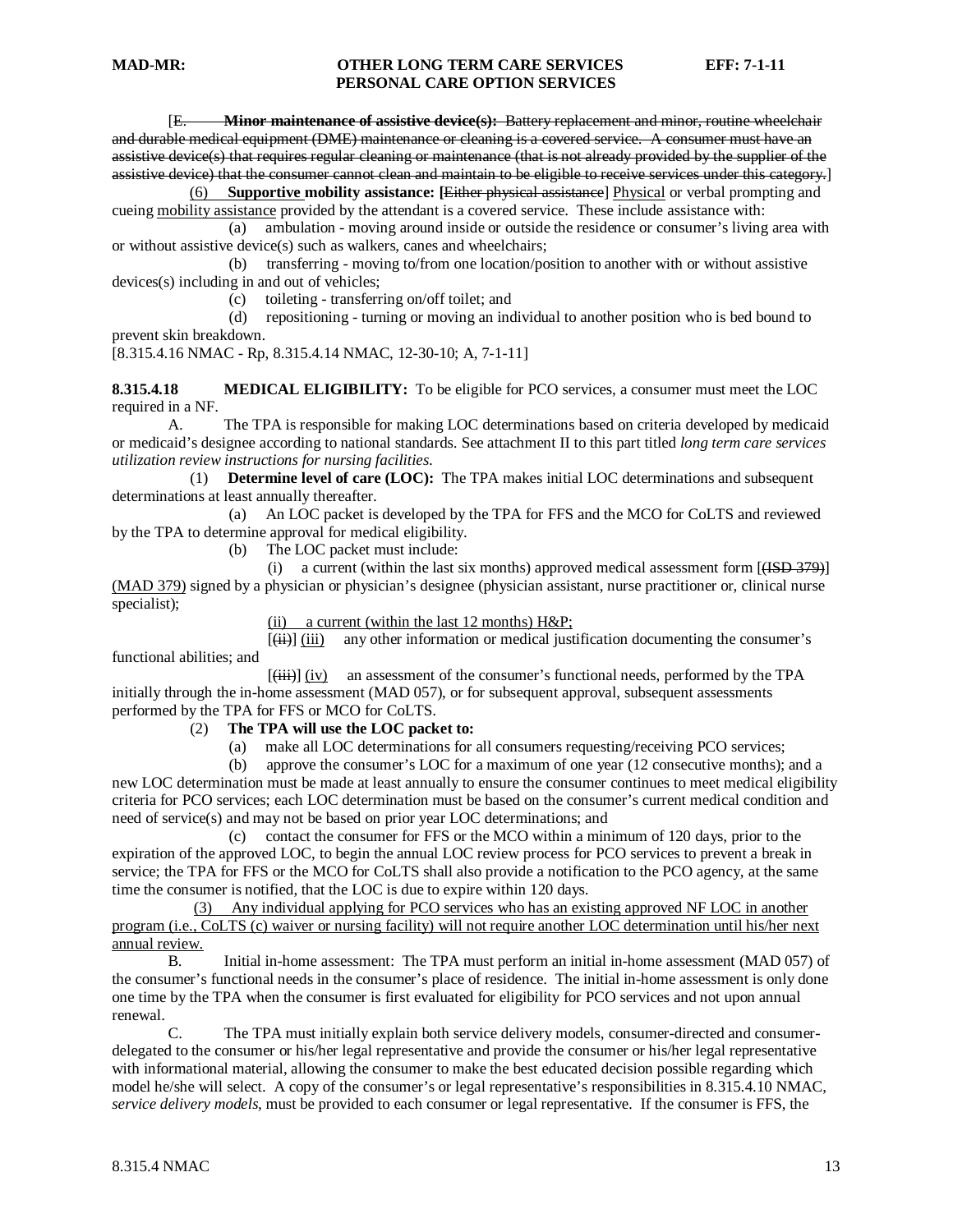TPA must explain both service delivery models and provide a copy of the consumer's responsibilities in 8.315.4.10 NMAC, *service delivery models*, at every annual assessment, based on the service delivery model he/she has selected.

D. A PCO agency that does not agree with the LOC determination made by the TPA or medicaid's designee may work with the consumer's physician or physician designee that submitted the [ISD 379] MAD 379 form or, for CoLTS consumers, with the MCO to request a re-review or reconsideration from the TPA pursuant to medicaid oversight policies, 8.350.2 NMAC, *Reconsideration of Utilization Review Decisions* [MAD-953].

E. A consumer that does not agree with the LOC determination made by the TPA may file a grievance with the TPA, request a fair hearing pursuant to 8.352.2 NMAC, *Recipient Hearings,* or request both.

F. Conflict of Interest: The TPA is not authorized to contract with any medicaid approved PCO agency to carry out TPA responsibilities or any person, agency, or entity that would have any other actual or potential conflict of interest as a TPA subcontractor due to its financial or corporate relationship or relationship by blood (consanguinity) or by affinity (by marriage) to the third degree with a PCO personal care provider agency or its principals. A conflict of interest includes the situation in which a principal or a relative of the principal of the prospective TPA contracting entity has a financial interest in a PCO provider agency.

G. Temporary authorization: If the consumer is determined to meet the medical eligibility criteria to receive PCO services, but is not yet enrolled in CoLTS, the TPA automatically gives these consumers a temporary prior-authorization of 10 hours per week for up to 75 days. This temporary prior-authorization is automatic for all CoLTS consumers that are medically eligible and is not a determination of a CoLTS consumer's actual need. The consumer's actual need may be higher or lower as determined by the assessment for services performed by the MCO for CoLTS. There is no right to a fair hearing with respect to this temporary prior authorization. The approval for 10 hours is not a guarantee of a minimum amount of services when the consumer is assessed by the MCO for CoLTS for need of services. Temporary prior authorization of services does not guarantee that an individual is eligible for medicaid. PCO agencies must verify monthly all individuals' financial eligibility for medicaid prior to providing services. FFS consumers do not receive a temporary authorization as their assessment of services is conducted at the same time as the LOC assessment.

H. The TPA shall review the LOC upon a referral from the PCO agency, the consumer the consumer's legal representative, or the MCO for CoLTS regarding an improvement or decline in the consumer's health condition and make a new determination regarding eligibility, as appropriate.

I. The completed [ISD 379] MAD 379 form and H&P is used solely to determine the LOC and is not used to determine the type or the amount of services for a consumer. The MAD 057 is used [solely] to obtain initial [8.315.4.18 NMAC - N, 12-30-10; A, 7-1-11] in-home assessment information on a consumer who is FFS or not yet enrolled in CoLTS.

**8.315.4.19 ASSESSMENTS FOR SERVICES:** After the consumer is determined to be medically eligible for PCO services, the TPA for FFS or the MCO for CoLTS performs [an] a service assessment [to include the personal care options PCO service guide (MAD 055) of the consumer's natural supports and need of covered services] (assessment form approved by the state). Although an individual's assessment for the amount and types of services may vary, PCO services are not provided 24 hours a day. An individual's PCO services must be related to their impairment rating as indicated in the PCO service assessment and applied to the PCO service guide, MAD 055. The PCO service guide, MAD 055, is attached to this part of the NMAC as attachment I. Services assessments are performed when a consumer eners the program (initial aassessment), at least annually (annual assessment) or in the interim (interim assessment) if certain criteria are met.

A. The assessment (initial, interim, or annual) performed by the TPA for FFS or the MCO for CoLTS determines the type of covered services needed by the consumer [<del>(assessment form approved by the state) and the</del>] The amount of time allocated to each type of covered service [(recorded on the MAD 055)] is determined by applying and recording the individual's impairment rating from the service assessment, to the PCO service guide, MAD 055. PCO services are allocated for a reasonable accommodation of tasks as indicated by the MAD 055 to be performed by a personal care attendant [, but do not provide 24-hour per day services]. A PCO service assessment determines the amount and type of PCO services needed to supplement the non-PCO services a consumer is already receiving including those services provided by natural supports. [The PCO service guide, the MAD 055, which is attached to this part of the NMAC as attachment I is used as a tool to record service assessment responses that determine the type of PCO services that are needed and the time allotted for each PCO service as it relates to the individual's impairment ratings.] In the rare event that the consumer's functional needs exceed the average allocation of time allotted to perform a particular service task per the recommendation of a medical professional, the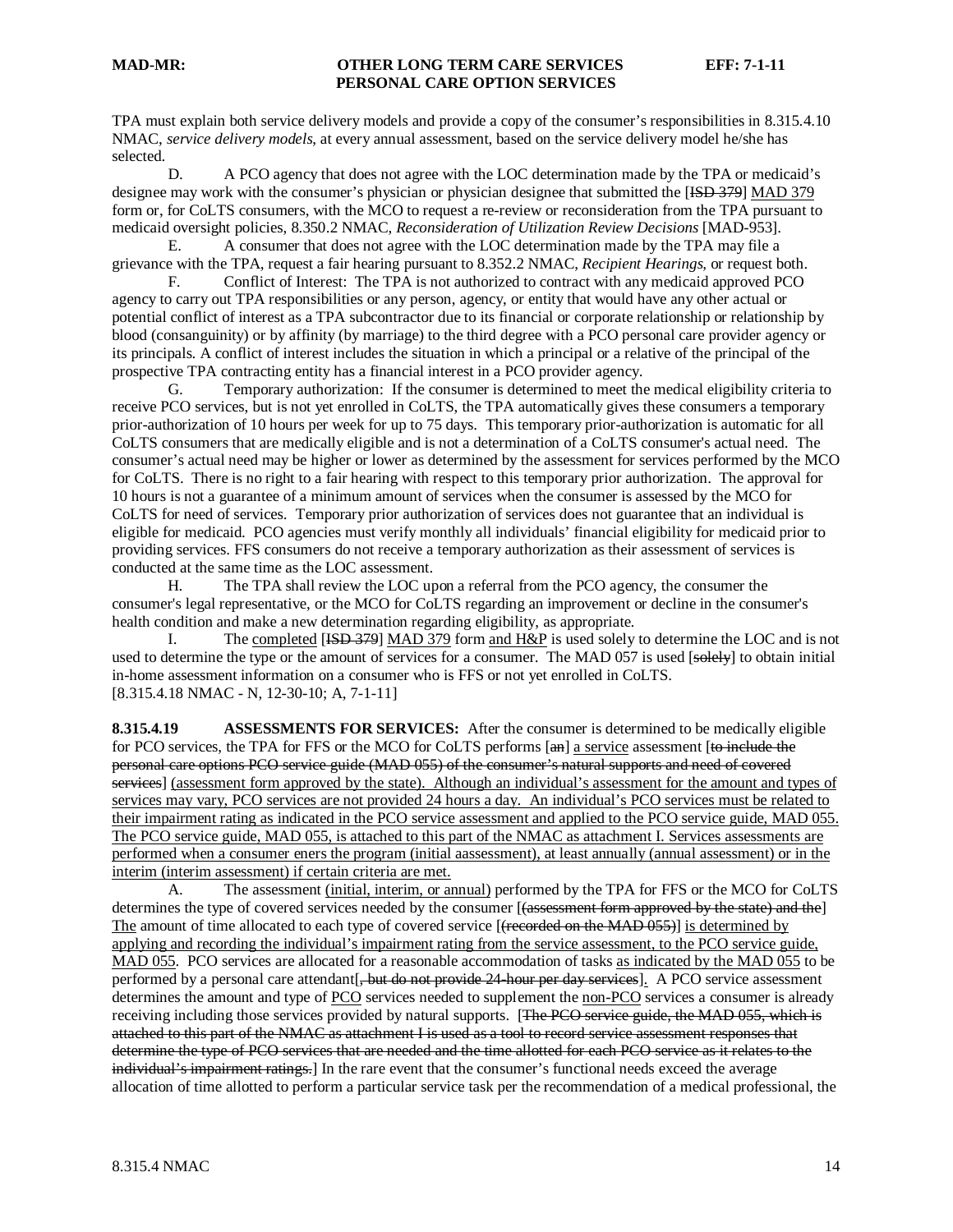TPA for FFS or the MCO for CoLTS may consider authorizing additional time based on the consumer's medical and clinical need(s) and related to the individual's risk of institutionalization.

B. The assessment is conducted in the consumer's place of residence by the TPA for FFS or the MCO for CoLTS and shall be based on the current health condition and functional needs of the consumer, to include no duplication of services a consumer is already receiving including those services provided by natural supports, and shall not be based on a prior assessment of the consumer's health condition, functional needs, or existing services.

C. The completed assessment is sent to the PCO agency by the TPA for FFS or the MCO for CoLTS for the PCO agency to develop the IPoC.

D. The assessment must be performed by the TPA for FFS or the MCO for CoLTS upon a consumer's initial approval for medical eligibility to receive PCO services (initial assessment) and at least annually thereafter (annual assessment). The annual assessment is conducted on the most recent LOC and determines types and services for the LOC authorization period. The TPA for FFS or the MCO for CoLTS must complete an assessment within 75 days from the date of the temporary prior authorization. [The assessment may be performed more often than annually, M interim assessment may be conducted if:

- (1) there is a change in the consumer's condition (either improved or declined);
- (2) there is a change in the consumer's natural supports or living conditions;
- (3) upon the consumer's request;
- (4) the full amount of services has not been utilized within the last two months; or
- (5) upon a referral from a PCO agency regarding the consumer's need for an assessment.
- E. The MCO must explain each service delivery model at least annually to consumers enrolled in

CoLTS.

F. [Consumers enrolled in a CoLTS MCO who disagree with authorized number of hours may utilize the CoLTS MCO grievance and appeal process, request a fair hearing, or both.] The TPA for FFS or the MCO for CoLTS will issue a prior authorization (PA) to the PCO agency. A PCO service authorization cannot extend beyond the LOC authorization period.

G. A PCO consumer who disagrees with the authorized number of hours may utilize the CoLTS MCO grievance and appeal process when enrolled in CoLTS and the state's fair hearing process pursuant to 8.352.2 NMAC, *Recipient Hearings*, or both. Requests for an MCO grievance/appeal and a state fair hearing may be filed consecutively or concurrently so long as each request is within the required time limitations for making such a request

 (1) Continuation of benefits: A consumer may continue PCO benefits while a state fair hearing decision is pending, pursuant to 8.352.2 NMAC, *Recipient Hearings,* if all of the following apply:

 (a) the request for a state fair hearing is made within 13 days of the date of the notice of action; or, the intended effective date of the proposed action;

| (b)                                | it involves termination, suspension, or reduction of a previously authorized course of |  |  |  |  |
|------------------------------------|----------------------------------------------------------------------------------------|--|--|--|--|
| treatment (an interim assessment): |                                                                                        |  |  |  |  |

(c) the services were ordered by an authorized provider;

 (d) the authorization period for the course of treatment has not expired (service authorization period); and

(e) the member requests extension of benefits.

 (2) Termination of continued benefits: If the consumer qualifies for all of the criteria for continued benefits and receives continued benefits, the continued benefits must continue until one of the following occurs:

(a) the consumer withdraws the appeal or fair hearing request;

(b) a state fair hearing results in a hearing decision adverse to the consumer; or

 (c) the time period or service limits of a previously authorized service (service authorization period) has been met.

 (3) The consumer may be responsible for repayment of the cost of the services furnished while the was pending, to the extent that the services were furnished solely because of this requirement for continuation during the state fair hearing process. The state for FFS or the MCO for CoLTS may recover these costs from the member and not the provider.

[8.315.4.19 NMAC - N, 12-30-10; A, 7-1-11]

**8.315.4.20 INDIVIDUAL PLAN OF CARE (IPOC):** An IPoC is developed and PCO services are identified along with the appropriate assessment for allocating PCO services. The PCO agency develops an IPoC using an authorization, task list and the MAD 055 provided by the TPA for FFS or the MCO for CoLTS. The finalized IPoC must [contains] contain [approved daily tasks, for a period of seven days at a time, to be performed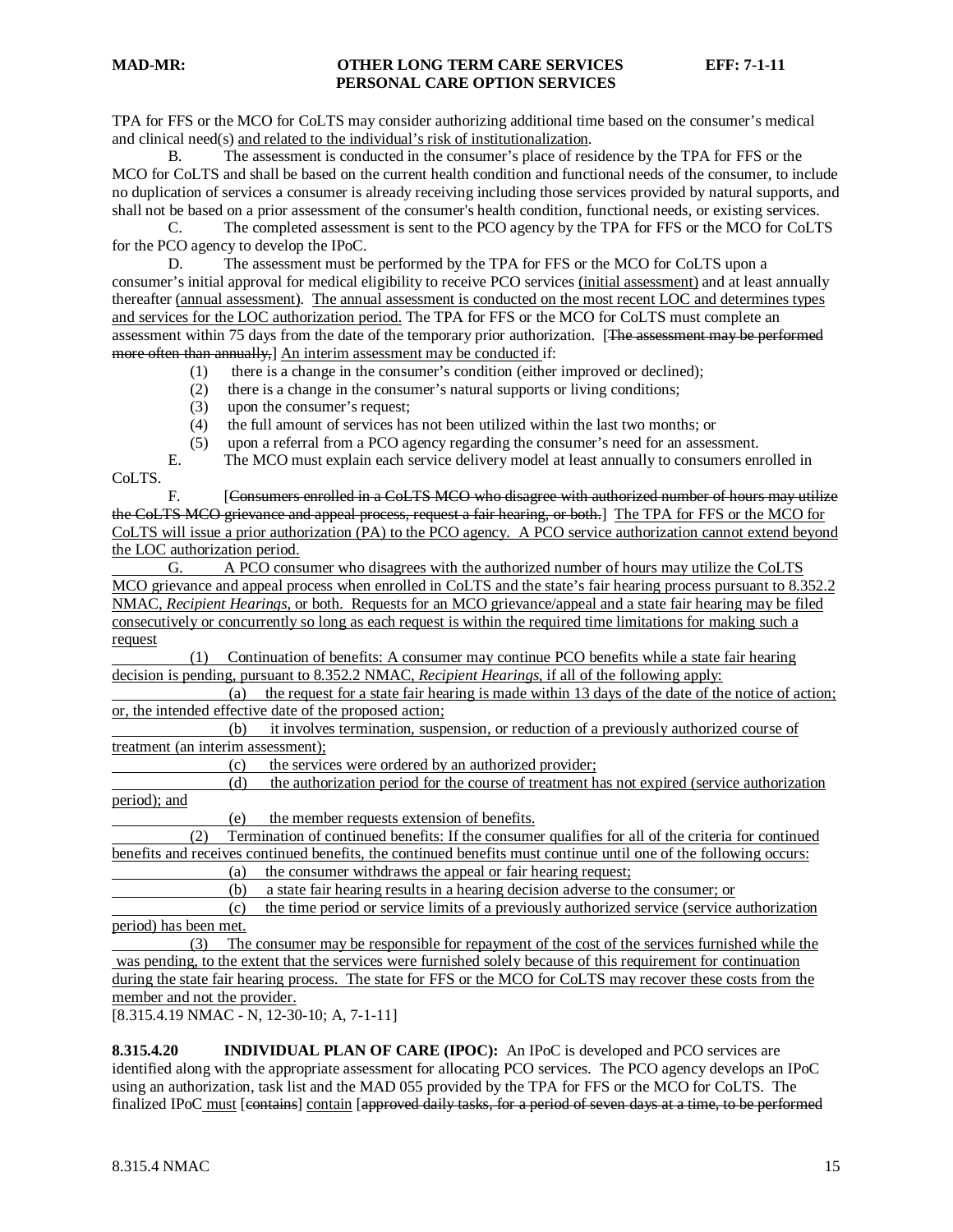by the attendant] a seven-day schedule including authorized PCO attendant and natural support tasks to be performed based on the consumer's daily needs. Only those services identified as IADLs (household support services $\left[\frac{1}{2} \right]$  certain support services (shopping and errands) or meal preparation) may be moved to another day within a seven-day IPoC. Consumers receiving services only a certain number of days of the week may not be allocated time for ADLs on days in which an attendant does not provide services, i.e., time will not be allocated for ADLs for seven days if a consumer receives services only four days during the week. Any tasks not performed by the attendant for any reason cannot be banked or saved for a later date.

A. The PCO agency must:

 (1) develop the IPoC with a specific description of the attendant's responsibilities, including tasks to be performed by the attendant and any special instructions related to maintaining the health and safety of the consumer;

 (2) ensure the consumer has participated in the development of the plan and that the IPoC is reviewed and signed by the consumer or the consumer's legal representative; a signature on the IPoC indicates that the consumer or the consumer's legal representative understands what services have been identified and that services will be provided on a weekly basis for a maximum of one year; if a consumer is unable to sign the IPoC and the consumer does not have a legal representative, a thumbprint or personal mark (i.e., an "X") will suffice; if signed by a legal representative, medicaid or its designee and the agency must have documentation in the consumer's file verifying the individual is the consumer's legal representative;

 (3) maintain an approved IPoC for PCO services for a maximum of one year (12 consecutive months), a new IPoC must be developed at least annually, to ensure the consumer's current needs are being met; a consumer's previous year IPoC is not used or considered in developing a new IPoC and allocating services; a new IPoC must be developed independently at least every year based on the consumer's current medical condition and need of services; the tasks and number of hours in the IPoC must match the authorized tasks and number of hours on the authorization;

IPoC;

(4) provide the consumer and the TPA for FFS or MCO for CoLTS with a copy of their approved

(5) obtain an approved task list and MAD 055 from the TPA for FFS or MCO for CoLTS;

 (6) obtain written verification that the consumer or the consumer's legal representative understands that if the consumer does not utilize services (for two months) or the full amount of allocated services (within a two-month period) on the IPoC that these circumstances will be documented in the consumer's file for need of services; and

 (7) submit a personal care transfer/closure form (MAD 062 or other approved transfer/closure form) to the TPA for FFS or MCO for CoLTS for a consumer who has passed away or who has not received services for 90-consecutive days.

B. PCO services are to be delivered in the state of New Mexico only. Consumers who require PCO services out of the state, for medically necessary reasons only, must obtain medicaid or medicaid's designee for FFS or the MCO for CoLTS written approval prior to leaving the state. The following must be submitted for consideration when requesting medically necessary out-of-state services:

 (1) a letter from the consumer or the consumer's legal representative requesting an out-of-state exception and reason for request; the letter must include:

(a) the consumer's name and social security number;

(b) how time sheets/logs/check-off list will be transmitted and payroll checks issued to the

attendant;

 (c) date the consumer will be leaving the state, including the date of the medical procedure or other medical event, and anticipated date of return; and

(d) where the consumer will be housed after the medical procedure.

 (2) a letter or documentation from the physician, surgeon, physician assistant, nurse practitioner, or clinical nurse specialist verifying the date of the medical procedure; and

 (3) a copy of the consumer's approved IPoC and a proposed adjusted revision of services to be provided during the time the consumer is out-of-state; support services and household services will not be approved unless justified; if the consumer has been approved for services under self-administered medications, a statement from the physician, physician assistant, nurse practitioner, or clinical nurse specialist must be included indicating the consumer will continue to have the ability to self-administer for the duration he/she is out-of-state. [8.315.4.20 NMAC - Rp, 8.315.4.17 NMAC, 12-30-10]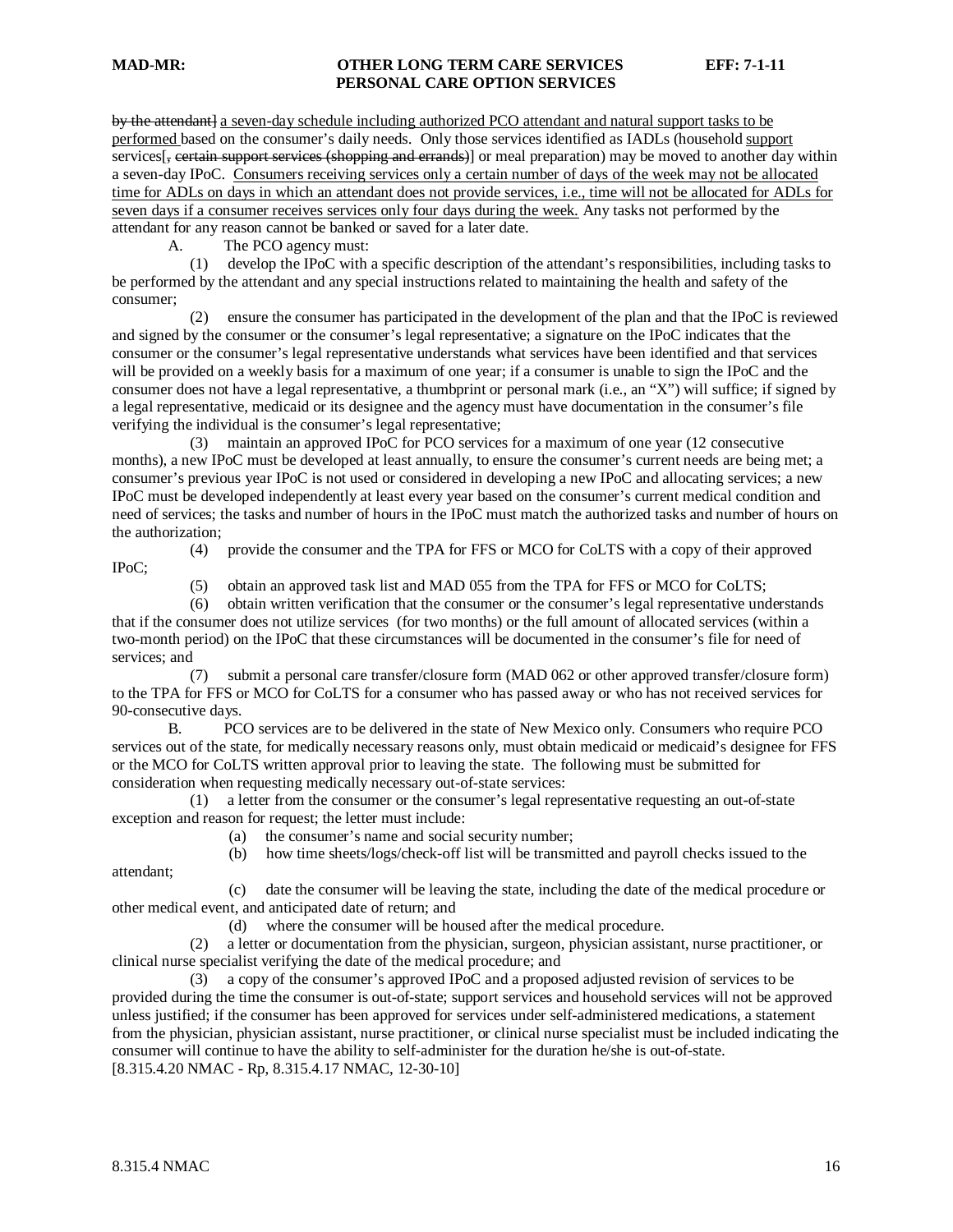**8.315.4.22 TRANSFER PROCESS FOR PCO SERVICES:** A consumer wishing to transfer services to another medicaid approved PCO agency may request to do so. Transfers within the plan year may be requested by the consumer, but must be approved by medicaid or medicaid's designee prior to the agency providing PCO services to the consumer. All requests for change of service model (from directed/delegated) must be approved by the TPA for FFS or MCO for CoLTS prior to the receiving agency providing services to the consumer. Transfers may only be initiated by the consumer or his/her legal representative and may not be requested by the attendant as a result of an employment issue. For consumers enrolled in a CoLTS MCO, the transfer process is determined by medicaid or medicaid's designee and should be initiated by the consumer through the consumer's assigned service coordinator. The consumer must give the reason for the requested transfer.

A. A transfer requested by a consumer may be denied by medicaid or its designee for the following reasons:

(1) the consumer is requesting more hours/services;

(2) the consumer's attendant or family member is requesting the transfer;

(3) the consumer has requested three or more transfers within a six-month period;

(4) the consumer wants his/her legal guardian, spouse or attorney-in-fact to be his/her attendant;

 (5) the consumer wants an individual to be his/her attendant who has not successfully passed a nationwide criminal history screening;

 (6) the consumer wants an attendant who has been terminated from another agency for fraudulent activities or other misconduct;

(7) the attendant does not want to complete the mandated trainings under the consumer-delegated

(8) the consumer does not wish to comply with the medicaid or PCO regulations and procedures; and

(9) there is reason to believe that solicitation has occurred as defined in 8.315.4.24 NMAC,

*reimbursement.*

model;

B. The TPA for FFS or MCO for CoLTS will notify the consumer and both the originating agency and the receiving agency of its decision and has 15-working days after receiving the request from the TPA to make a decision. The consumer must work with the TPA for FFS or the MCO for CoLTS to verify his/her request.

C. A consumer who does not agree with the decision may request a fair hearing pursuant to 8.352.2 NMAC, *Recipient Hearings*. The originating agency is responsible for the continuance of PCO services as identified in Subsections G of 8.315.4.19 NMAC throughout the fair hearing process.

D. The following is the process for submitting a transfer request.

 (1) The consumer must inform the TPA for FFS or the MCO for CoLTS of the desire to transfer PCO agencies; the TPA for FFS or the MCO for CoLTS approves or denies the transfer request; if approved, the TPA for FFS or the MCO for CoLTS works with both the agency he/she is currently receiving services from (originating agency) and the agency he/she would like to transfer to (receiving agency) to effectively complete the transfer.

 (2) Originating agencies are responsible for continuing service provision until the transfer is complete.

 (3) Both the originating and receiving PCO agencies are responsible for following approved transfer procedures (either TPA for FFS or MCO for CoLTS transfer procedures).

 (4) After the TPA for FFS or the MCO for CoLTS verifies the consumer's request, the TPA for FFS or the MCO for CoLTS will process the transfer request within 15 working days of receiving the transfer request.

 (5) The TPA for FFS or the MCO for CoLTS will issue a new prior authorization number and task information to the receiving agency and make the transfer date effective 10 business days from the date of processing the transfer request with new dates of service and units remaining for the remainder of the IPoC year; the TPA for FFS or the MCO for CoLTS will notify the consumer and the originating and receiving PCO agencies. [8.315.4.22 NMAC - Rp, 8.315.4.19 NMAC, 12-30-10; A, 7-1-11]

**8.315.4.23 CONSUMER DISCHARGE:** A consumer may be discharged from a PCO agency or may be discharged by the state from receiving any PCO services.

A. **PCO agency discharge:** The PCO agency may discharge a consumer for a justifiable reason. Prior to initiating discharge, the PCO agency must send a notice to medicaid or its designee for approval. Once approved by medicaid or its designee, the PCO agency may initiate the discharge process by means of a 30-day written notice to the consumer. The notice must include the consumer's right to request a fair hearing pursuant to 8.3522 NMAC, *Recipient Hearings*. [and] The notice must include the justifiable reason for the agency's decision to discharge.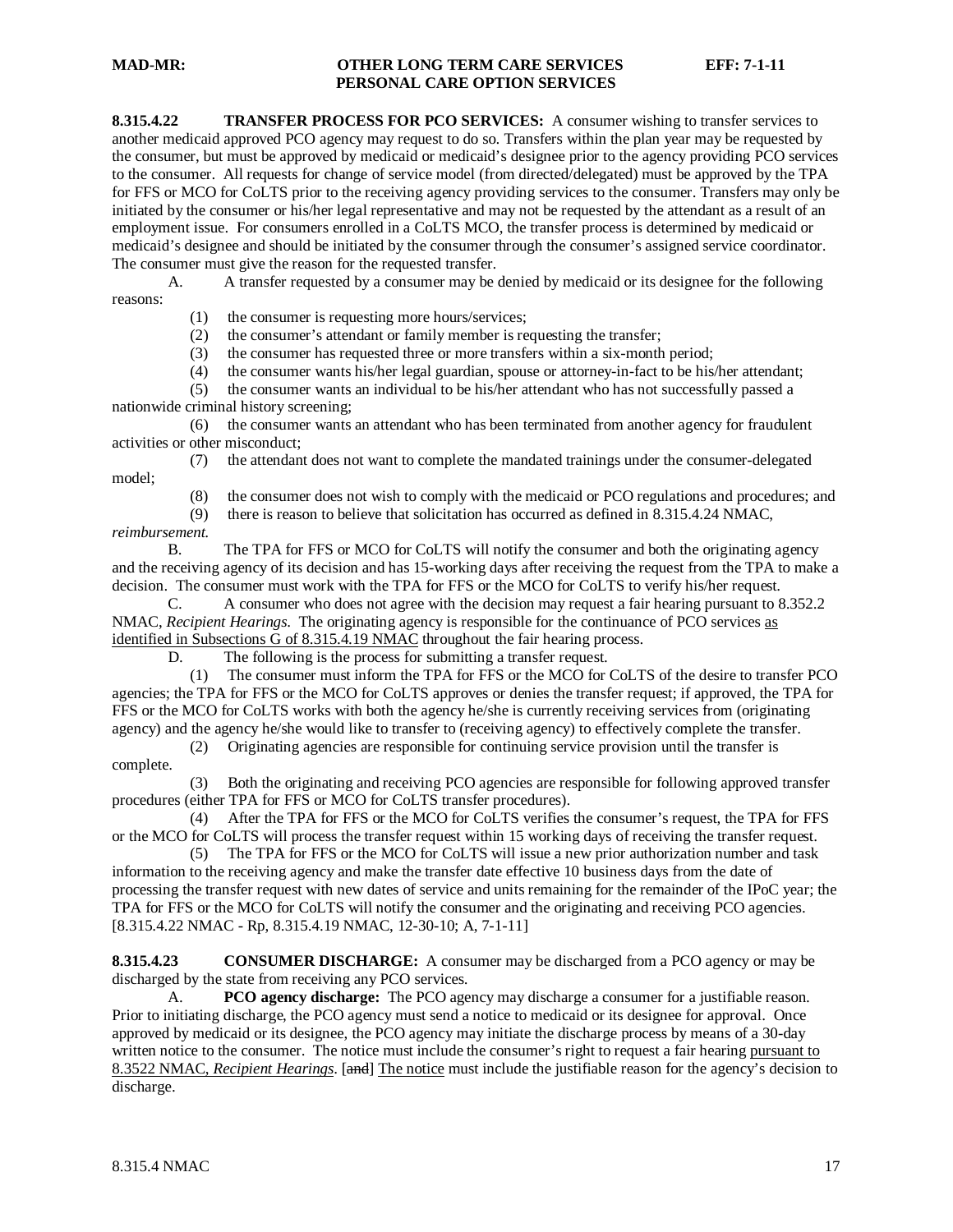(1) A PCO agency may discharge a consumer for a justifiable reason. A justifiable reason for discharge may include:

period);

(a) staffing problems (i.e., excessive request for change in attendants (three or more in a 30-day

 (b) a consumer demonstrates a pattern of verbal or physical abuse toward attendants or agency personnel, including the use of vulgar or explicit (i.e. sexually) language, sexual harassment, excessive use of force, use of verbal threats or physical threats, demonstrates intimidating behavior; the agency or attendant must have documentation demonstrating the pattern of abuse; the agency may also discharge a consumer if the life of an attendant or agency's staff member is believed to be in immediate danger;

 (c) a consumer or family member demonstrates a pattern of uncooperative behavior including not complying with agency or medicaid regulations; not allowing the PCO agency to enter the home to provide services; and continued requests to provide services not approved on the IPoC;

- (d) illegal use of narcotics or alcohol abuse; and
- (e) fraudulent submission of timesheets; or

 (f) living conditions or environment that may pose a health or safety risk or cause harm to the personal care attendant, employee of an agency, TPA, MCO, or other medicaid designee.

 (2) The PCO agency must provide the consumer with a current list of medicaid-approved personal care agencies that service the county in which the consumer resides. The PCO agency must assist the consumer in the transfer process and must continue services throughout the transfer process. If the consumer does not select another PCO agency within the 30-day time frame, the current PCO agency must inform the consumer that a break in services will occur until the consumer selects an agency. The discharging agency may not ask the medicaid's designee to terminate the consumer's PCO services.

 (3) A consumer has a right to appeal the agency's decision to suspend services as outlined in 8.352.2 NMAC, *Recipient Hearings*. A recipient has 90 days from the date of the suspension notice to request a fair hearing.

B. **Discharge by the state:** Medicaid or its designee reserves the right to exercise its authority to discontinue the consumer's receipt of PCO services due to the consumer's non-compliance with medicaid regulations and PCO service requirements. The consumer's discontinuation of PCO services does not affect his/her medicaid eligibility. The consumer may be discharged for a justifiable reason by means of a 30-day written notice to the consumer. The notice will include duration of discharge, which may be permanent, the consumer's right to request a fair hearing, pursuant to 8.352.2 NMAC, *Recipient Hearings,* and the justifiable reason for the decision to discharge. A justifiable reason for discharge may include:

 (1) staffing problems (i.e., unjustified excessive requests for change in attendants three or more in a 30-day period), excessive requests for transfers to other agencies or excessive agency discharges;

 (2) a consumer who demonstrates a pattern of verbal or physical abuse toward attendants, agency personnel, or state staff or contractors, including use of vulgar or explicit (i.e. sexually) language, verbal or sexual harassment, excessive use of force, demonstrates intimidating behavior, verbal or physical threats toward attendants, agency personnel, or state staff or contractors;

 (3) a consumer or family member who demonstrates a pattern of uncooperative behavior including, not complying with agency, medicaid program requirements or regulations or procedures;

- (4) illegal use of narcotics or alcohol abuse; and
- (5) fraudulent submission of timesheets; or
- (6) unsafe or unhealthy living conditions or environment.

C. PCO agencies, the TPA, and the MCO for CoLTS are all responsible for properly documenting and reporting any incidents involving a consumer that is described in section B one through six above to medicaid or its designee.

[8.315.4.23 NMAC - Rp, 8.315.4.20 & 21 NMAC, 12-30-10; A, 7-1-11]